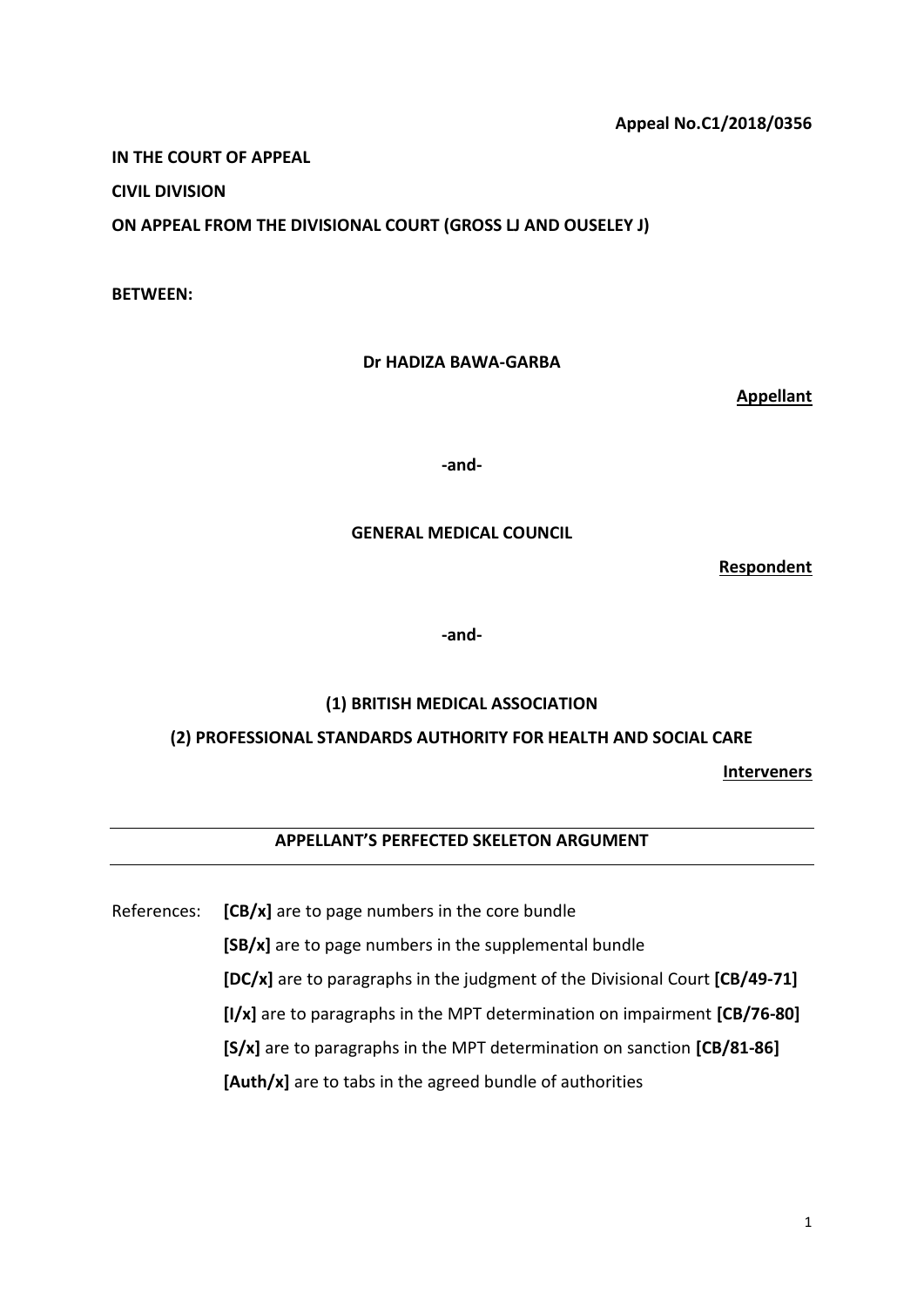# **I. INTRODUCTION**

*Issue*

1. Whether the Divisional Court erred in law by substituting the sanction of erasure from the medical register for the sanction of suspension ordered by the Medical Practitioners Tribunal (**"the MPT"**).

#### *Overview*

- 2. On 20 February 2017 the MPT determined the Appellant's fitness to practise (**"FPT"**) to be impaired by reason of her conviction for the gross negligence manslaughter of Patient A on 4 November 2015 (**"the Impairment Determination"**) **[CB/76-80]**. Following a further hearing on 12 and 13 June 2017, the MPT suspended the Appellant from the medical register for a period of 12 months, and directed that a review of the suspension take place prior to its expiry (**"the Sanction Determination"**) **[CB/81-86]**. The MPT ordered the Appellant's suspension to take effect immediately **[CB/87]**.
- 3. On 25 January 2018, following an appeal by the Respondent, the General Medical Council (**"the GMC"**), pursuant to section 40A of the Medical Act 1983 (**"the 1983 Act"**) **[Auth/1]**, the Divisional Court substituted the sanction of erasure for that of suspension (see judgment at **[CB/49-71]** and order at **[CB/48]**). The Appellant appeals the Divisional Court's order.
- 4. Simon LJ granted permission to appeal on 28 March 2018 **[CB/72-73]**. On 8 May 2018 Singh LJ granted permission to the two interveners to intervene [**CB/149-150**].

# *Grounds of appeal*

- 5. The Appellant advances five, interconnected, grounds of appeal **[CB/10-12]**:
	- (i) The Divisional Court erred in applying a presumption that a conviction for gross negligence manslaughter should lead to erasure from the medical register save for in exceptional circumstances (**"ground one"**);
	- (ii) The Divisional Court erred by failing to appreciate the distinct roles of the jury on the one hand, and the role of the MPT on the other (**"ground two"**);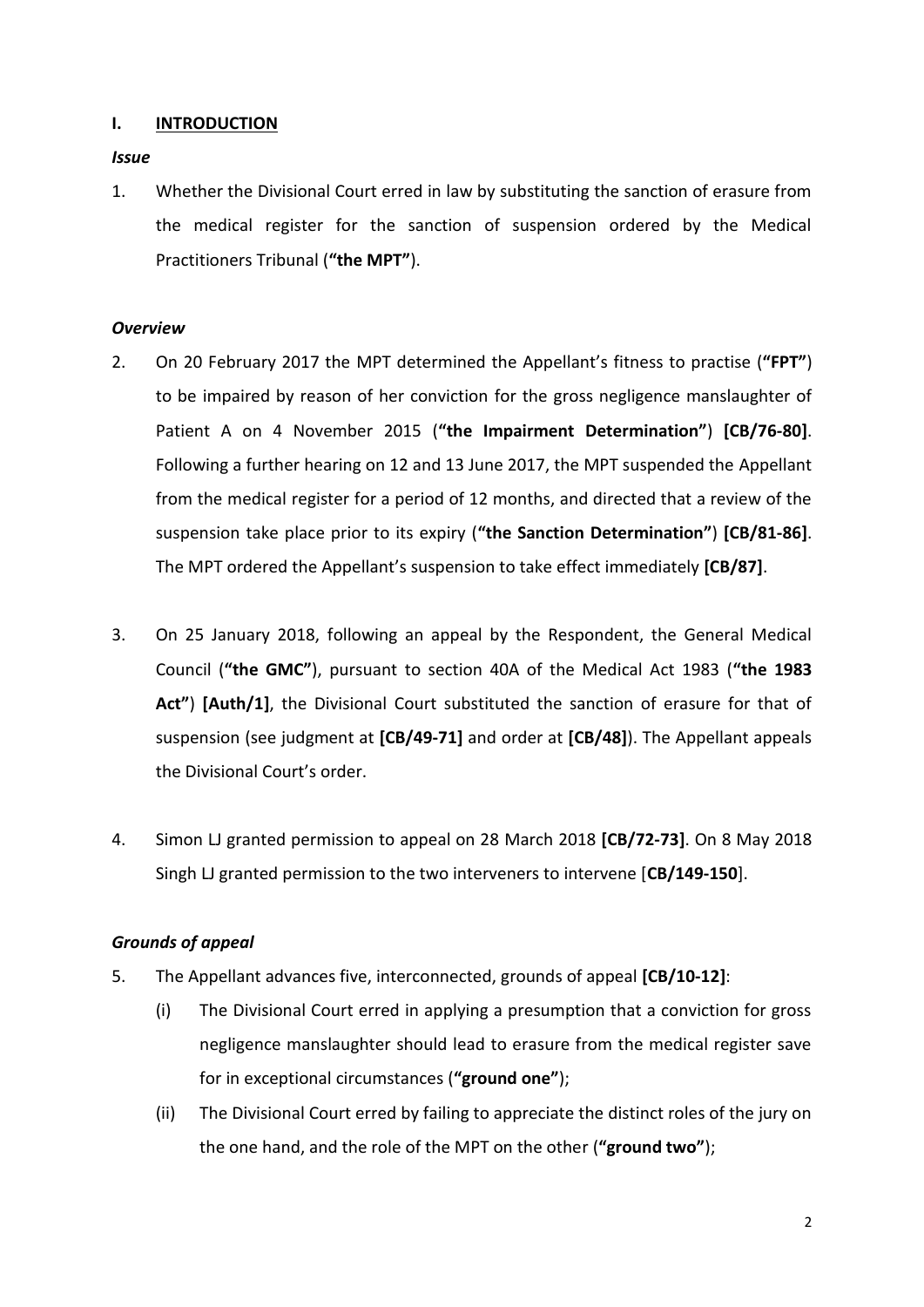- (iii) The Divisional Court erred in substituting its own judgment for the judgment of the MPT (**"ground three"**);
- (iv) The Divisional Court erred in concluding that the MPT was precluded from taking into account the evidence of systemic failures occurring in the Leicester Royal Infirmary (**"the Hospital"**) on 18 February 2011, as to do so would constitute a lack of respect for the jury's decision (**"ground four"**);
- (v) In all the circumstances of this case, the Divisional Court's decision was irrational (**"ground five"**).

# *The wider public importance of the Appellant's appeal*

**.** 

- 6. As well as being of conspicuous personal importance to the Appellant, the appeal raises issues in the wider public interest (acknowledged by Singh LJ when granting the interveners permission to intervene). In particular:
	- (i) this appeal is the first appeal to the Court of Appeal concerning the GMC's right of appeal from a decision of the MPT contained in section 40A of the 1983 Act;<sup>1</sup>
	- (ii) the appeal raises important issues as to how the MPT should approach a sanction imposed to promote and maintain public confidence in the medical profession/proper professional standards and conduct for members of the profession where the registrant poses no risk of harm to patients;
	- (iii) the appeal raises important issues about the proper approach to the treatment of convictions for gross negligence manslaughter in the context of FTP, there being no such previous case to have reached the Court of Appeal.
- 7. Further, the erasure of the Appellant from the medical register pursuant to the Divisional Court's decision has caused very substantial consternation, verging on outrage, in the medical profession both in the United Kingdom and abroad. It has led to the Secretary of State for Health and Social Care to criticise the GMC in Parliament and to announce a formal review into various issues arising from this case. The

 $1$  We acknowledge that this point may have diminished in importance since the Secretary of State for Health announced on 11 June 2018 that the Government would support the recommendation of the Williams Review, including the recommendation that the GMC should lose its right to appeal against decisions of the MPT.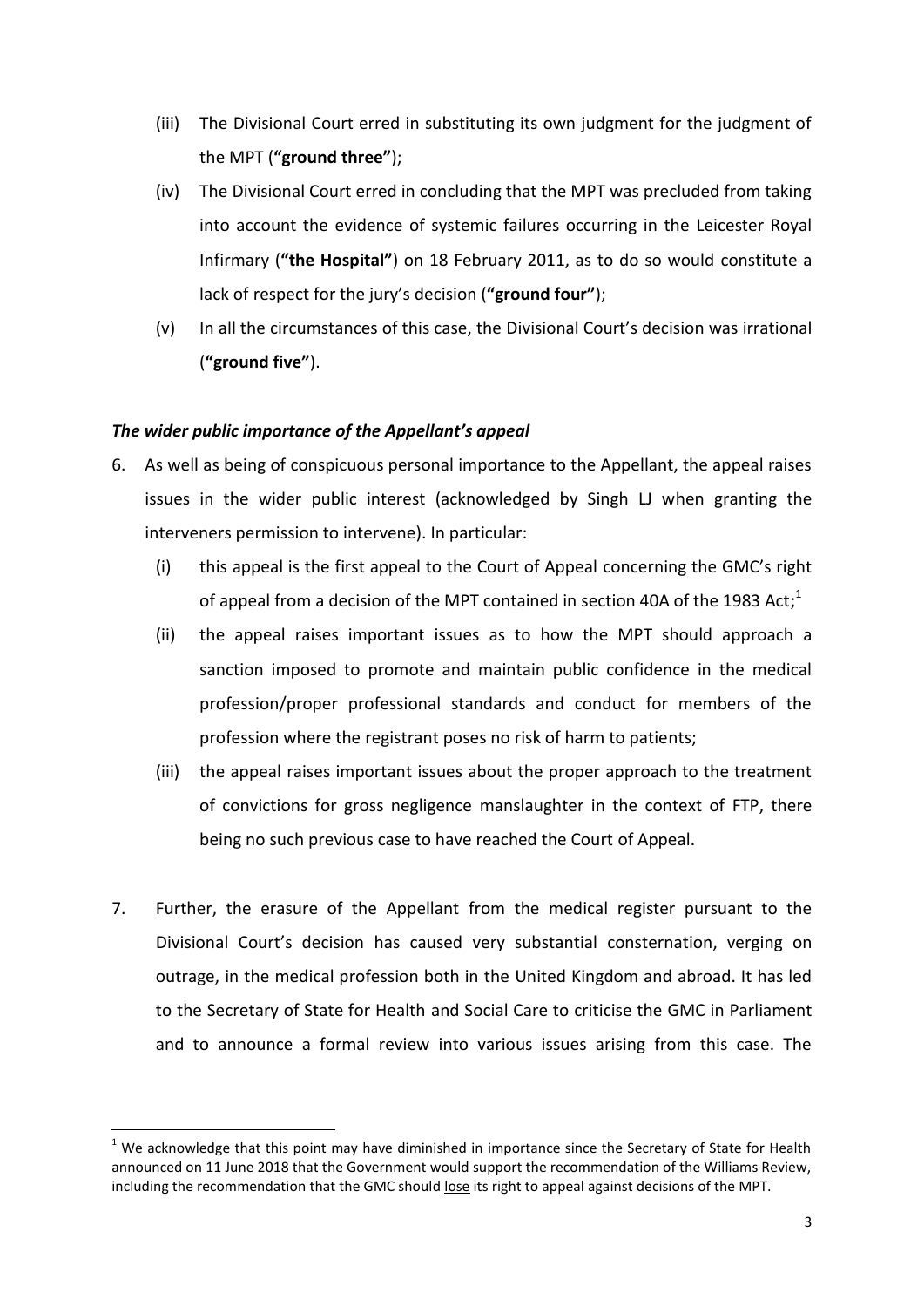political sensitivity of this case could not be more acute. This provides an additional basis for its consideration by the Court of Appeal.

# **II. LEGAL FRAMEWORK**

#### *The statutory provisions*

### Overview

- 8. Section 1(1A) of the 1983 Act provides that the over-arching objective of the GMC in exercising its functions is the protection of the public **[Auth/1]**. By subsection (1B), the pursuit by the GMC of its over-arching objective involves the pursuit of the following objectives:
	- (a) to protect, promote and maintain the health, safety and well-being of the public;
	- (b) to promote and maintain public confidence in the medical profession, and
	- (c) to promote and maintain proper professional standards and conduct for members of that profession.
- 9. By subsection (3) the GMC shall have committees that include the Medical Practitioners Tribunal Service. Pursuant to the Schedule to the General Medical Council (Constitution of Panels, Tribunals, and Investigation Committee) Rules Order of Council 2015 **[Auth/3]** a MPT must be comprised of at least three panellists, one of whom must be a medical member and one of whom must be a lay member.

# Fitness to practise

- 10. Part V of the 1983 Act provides for "*FTP and Medical Ethics*" **[Auth/1]**. Section 35C(2) provides that a person's FTP shall be regarded as "*impaired*" by reason of, inter alia, "*a conviction or caution in the British Islands for a criminal offence*". By rule 34(3) of the General Medical Council (Fitness to Practise) Rules Order in Council 2004 **[Auth/2]**, "[p]*roduction of a certificate purporting to be under the hand of a competent officer of a Court in the United Kingdom… that a person has been convicted of a criminal offence… shall be conclusive evidence of the offence committed*".
- 11. By section 35D(2), where the MPT find that a person's FTP is impaired they may, if they think fit—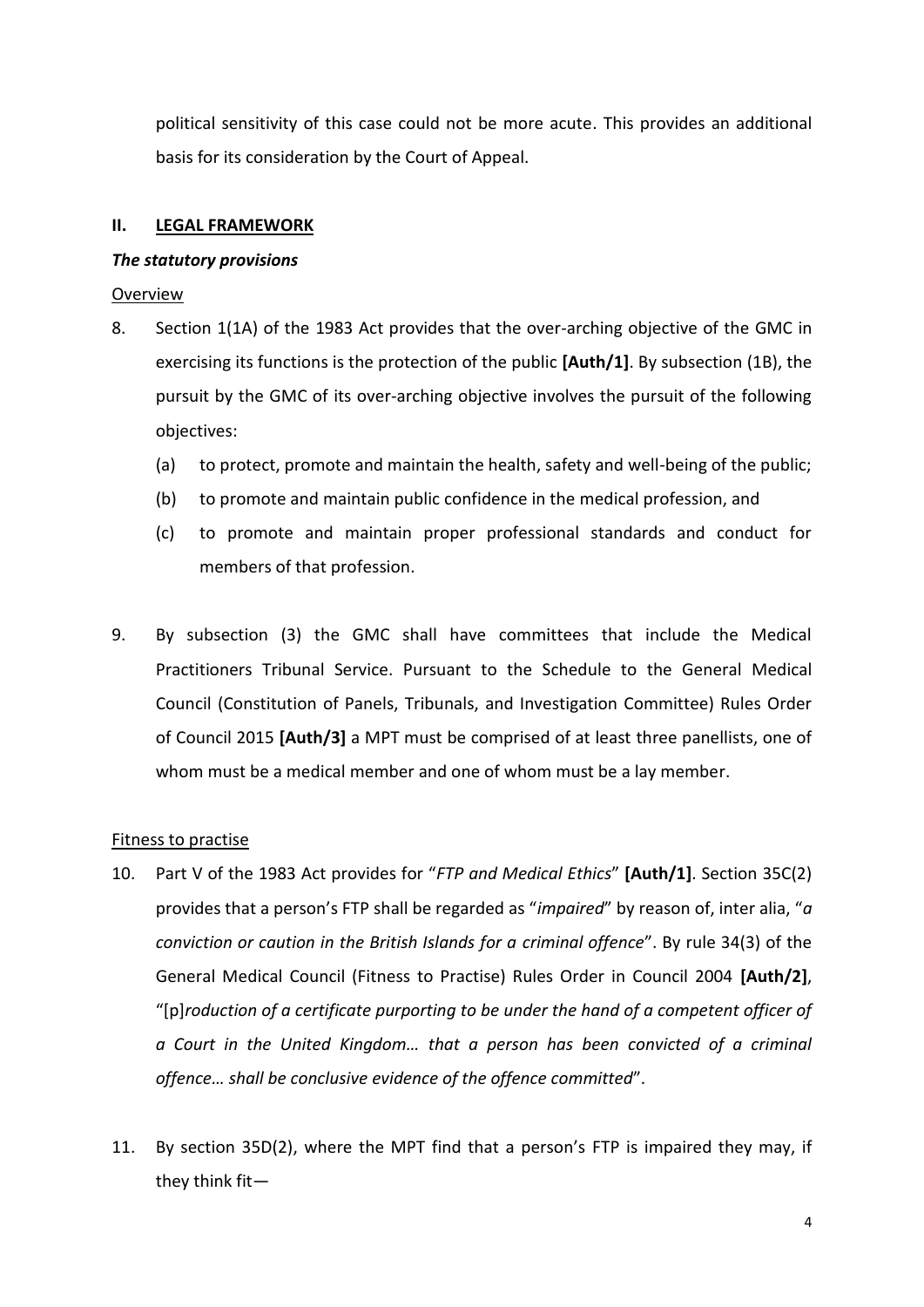- (a) direct that the person's name be erased from the register;
- (b) direct that his registration in the register shall be suspended (that is to say, shall not have effect) during such period not exceeding twelve months as may be specified in the direction; or
- (c) direct that his registration shall be conditional on his compliance, during such period not exceeding three years as may be specified in the direction, with such requirements as the MPT think fit to impose for the protection of members of the public or in his interests.
- 12. By section 35D(4) and (4A), where the MPT have given a direction that a person's registration be suspended, the MPT may direct that the suspension be reviewed by another MPT prior to the expiry of the suspension. By paragraph 10(1) of Schedule 4 to the 1983 Act, a suspension applies from the date on which the registrant's time to appeal expires, or when an appeal by the registrant is dismissed or withdrawn, but the MPT have a power to impose an immediate suspension (see section 38).
- 13. Section 35E(3A) requires the MPT to have regard to the over-arching objective in exercising a function under section 35D.

# Appeal

**.** 

- 14. Section 40 of the 1983 Act gives a registrant a right of appeal to the High Court against (relevantly) a decision of the MPT under section 35D of the 1983 Act giving a direction for erasure or suspension.
- 15. Section 40A of the 1983 Act grants a right of appeal to the GMC against a "*relevant*  decision".<sup>2</sup> The definition of a relevant decision includes a decision of the MPT under section 35D giving, inter alia, a direction for suspension. Subsection (3) provides:

<sup>&</sup>lt;sup>2</sup> Section 40A was inserted by the General Medical Council (Fitness to Practise and Over-arching Objective) and the Professional Standards Authority for Health and Social Care (References to Court) Order 2015, Art.17 (SI 2015/794).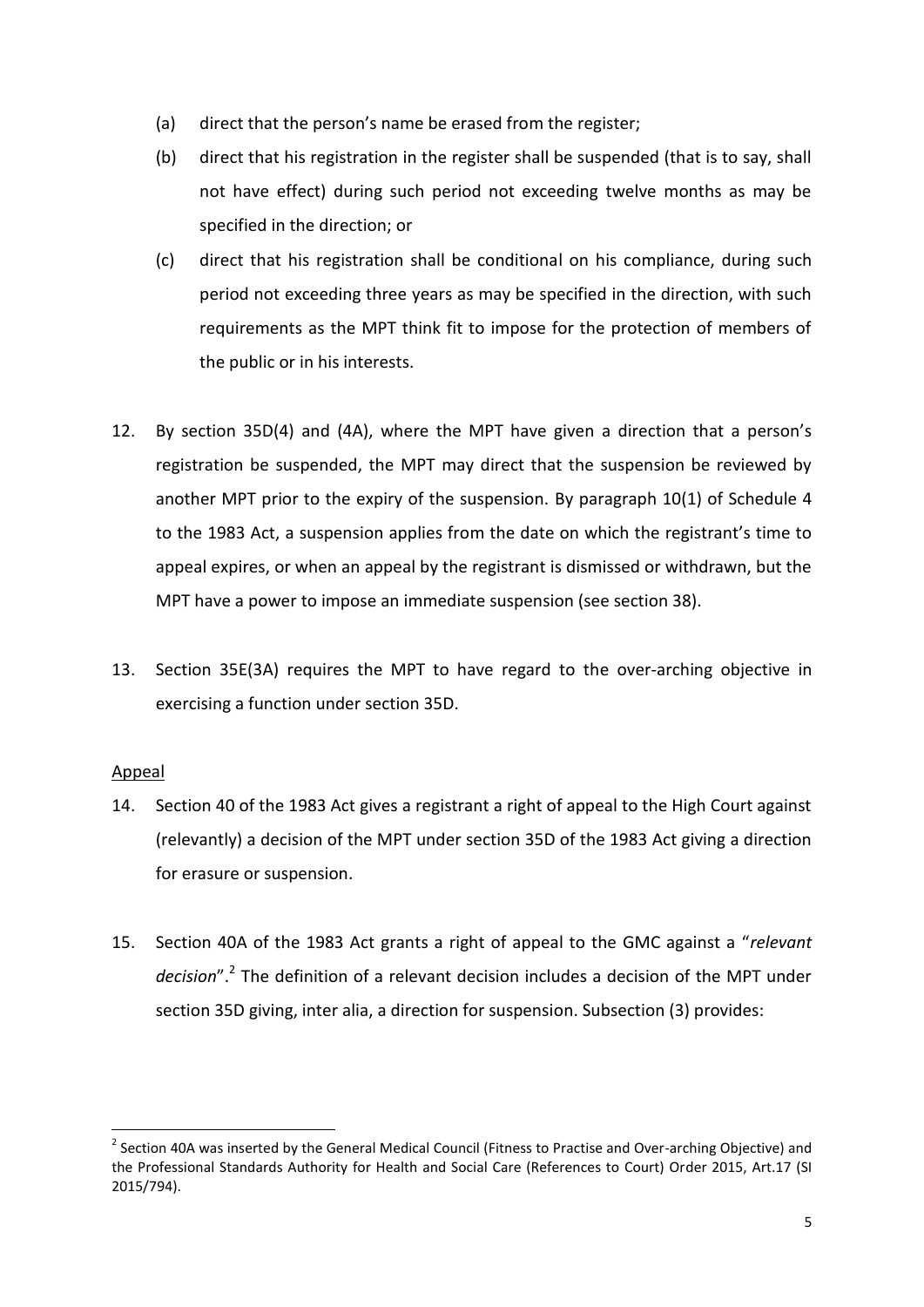"The [GMC] may appeal against a relevant decision to the relevant court if they consider that the decision is not sufficient (whether as to a finding or a penalty or both) for the protection of the public."

- 16. By subsection (4), consideration of whether a decision is sufficient for the protection of the public involves consideration of the matters contained in section 1(1B), namely whether it is sufficient: (a) to protect the health, safety and well-being of the public; (b) to maintain public confidence in the medical profession; and (c) to maintain proper professional standards and conduct for members of that profession.
- 17. Subsection (6) provides that on an appeal under section 40A, the court may:
	- (a) dismiss the appeal;
	- (b) allow the appeal and quash the relevant decision;
	- (c) substitute for the relevant decision any other decision which could have been made by the MPT; or
	- (d) remit the case to the MPT for them to arrange for a tribunal to dispose of the case in accordance with the directions of the court.

# *Guidance*

**.** 

- 18. The GMC publishes *Good Medical Practice* (2013) (**"Good Medical Practice"**) **[Auth/23]** which sets out the professional values, knowledge, skills and behaviour required of a doctor working in the United Kingdom.
- 19. The MPT (and the Divisional Court) had regard to the GMC's *Sanctions guidance* (July 2016) (**"the Sanctions Guidance"**) **[Auth/24]**. 3

# *The purpose of disciplinary sanction*

20. In *Bolton v. Law Society* [2004] 1 WLR 512 **[Auth/4]** Sir Thomas Bingham MR stated that a sanction imposed by a tribunal may have a number of purposes. Some orders may have a punitive element but this is unlikely to be so where a criminal penalty has

 $3$  We have not set out the relevant extracts in this skeleton argument. They are referred to in the judgment of the Divisional Court and will be included in the authorities bundle.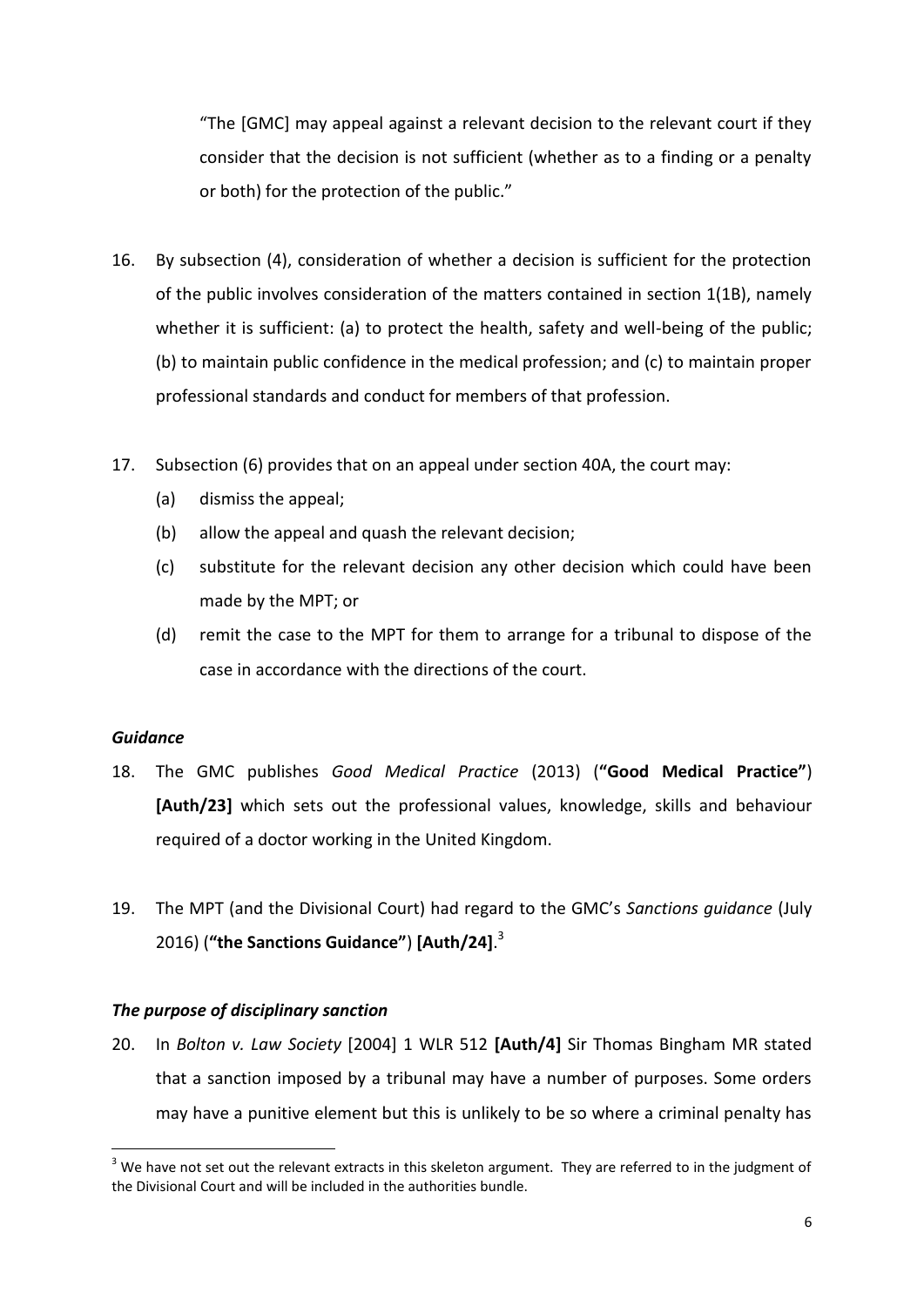been imposed and satisfied, as "*the solicitor has paid his debt to society. There is no need and it would be unjust to punish him again*" (page 518). An order may be to ensure that the offender does not have the opportunity to repeat the offence. Or the order may have the "*most fundamental* [purpose] *of all*", namely "*to maintain the reputation of the solicitors' profession as one in which every member, of whatever standing, may be trusted to the ends of the earth. To maintain this reputation and sustain public confidence in the integrity of the profession it is often necessary that those guilty of serious lapses are not only expelled but denied readmission… A profession's most valuable asset is its collective reputation and the confidence which that inspires*". The Judge also noted that the "*reputation of the profession is more important than the fortunes of any individual member*" (page 519).

- 21. These principles have been applied to proceedings before the GMC. Thus in *Fatnani v. General Medical Council* [2007] 1 WLR 1460 (CA) **[Auth/14]** the Court of Appeal observed that "*a principal purpose of the Panel's jurisdiction in relation to sanctions is the preservation and maintenance of public confidence in the profession rather than the administration of retributive justice*", per Laws LJ [19].
- 22. Maintaining public confidence in the profession does not, however, require the imposition of disproportionate sanctions. To the contrary:
	- (i) In *Bijl v. General Medical Council* [2001] UKPC 42; [2001] 65 BMLR 10 **[Auth/7]** the Privy Council stated that the concern to protect public confidence in the profession "*should not be carried to the extent of feeling it necessary to sacrifice the career of an otherwise competent and useful doctor who presents no danger to the public in order to satisfy a demand for blame and punishment*" [13].
	- (ii) Similarly, in *Giele v. General Medical Council* [2005] EWHC 2143 (Admin); [2006] 1 WLR 942 **[Auth/12]** Collins J stated [29]:

"I do not doubt that the maintenance of public confidence in the profession must outweigh the interests of the individual doctor. But that confidence will surely be maintained by imposing such sanction as is in all the circumstances appropriate. Thus in considering the maintenance of confidence, the existence of a public interest in not ending the career of a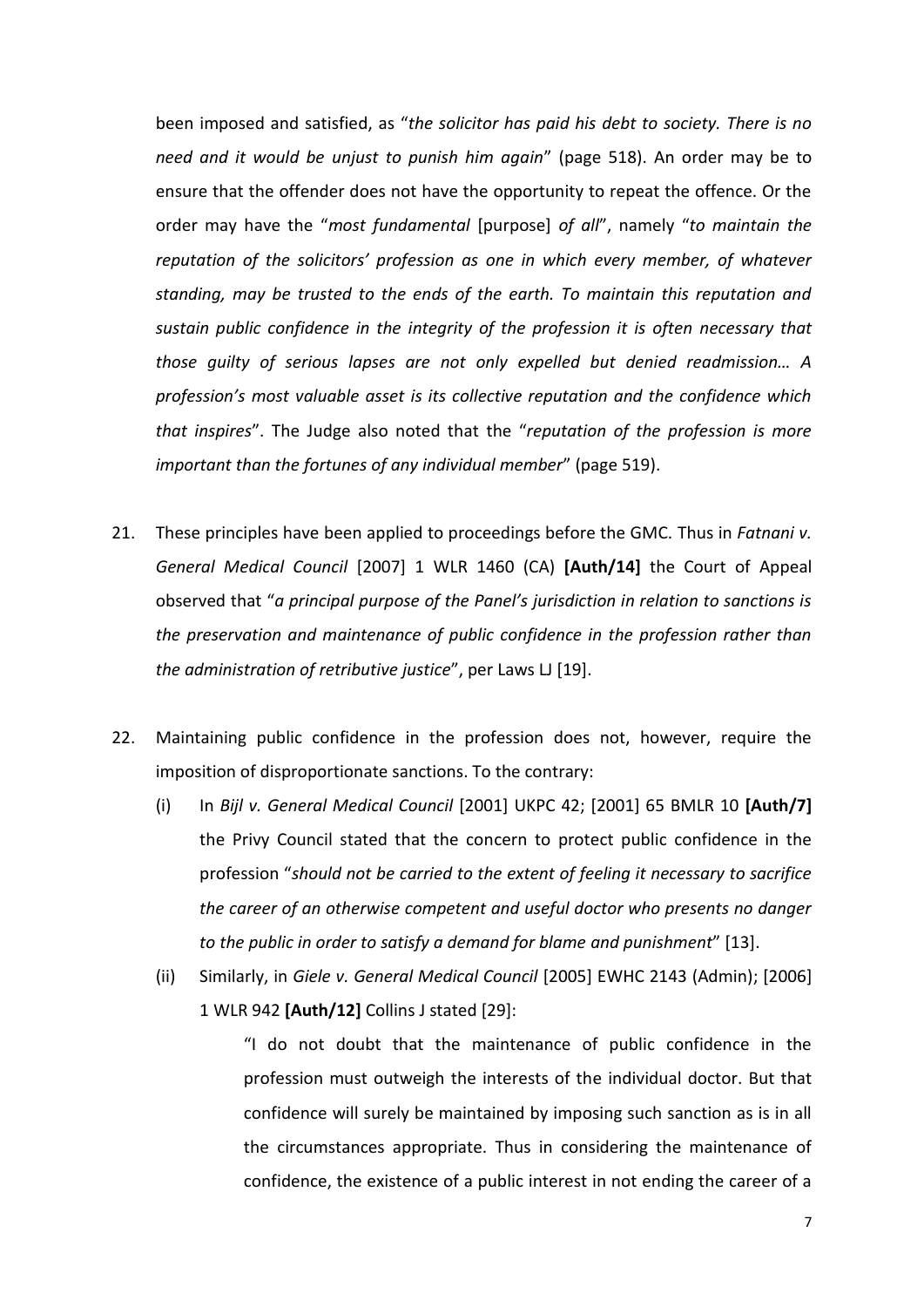competent doctor will play a part. Furthermore, the fact that many patients and colleagues have, in the knowledge of the misconduct found, clearly indicated their views that erasure was not needed is a matter which can carry some weight in deciding how confidence can properly be maintained…"

- 23. In the instant case, the Divisional Court held that *Bijl* was no longer good law having been superseded by the decisions in *General Medical Council v Jagjivan and PSA* [2017] EWHC 1247 (Admin); [2017] 1 WLR 4438 **[Auth/19]**, *Fatnani* and *Bolton* **[DC/39]**. That observation is wrong for the following reasons:
	- (i) The Divisional Court stated that *Bijl* was "*an incomplete statement of the law now to be found in ss1 and 40A of the Medical Act, with the requirement to consider public confidence and maintenance of proper standards separately from patient safety*" **[DC/39]**. But that is precisely how the Privy Council considered the matter. The Privy Council noted that the Committee was "*rightly concerned with public confidence in the profession and its procedures for dealing with doctors who lapse from professional standards*", before noting that the registrant was not a danger to the public [13].
	- (ii) The principle expounded in *Bijl* has not been doubted in the cases cited by the Divisional Court or indeed in any other case.
	- (iii) In any event, the effect of the Privy Council's comments in *Bijl* is that the sanction must be appropriate and necessary in the public interest, not excessive or disproportionate, and further, that other factors may be relevant when considering what sanction is required to maintain public confidence in the profession. That is an entirely correct proposition (see *Ghosh v. General Medical Council* [2001] 1 WLR 1915 (PC) [34] **[Auth/8]**).
- 24. Issues regarding public confidence in the profession should be assessed by reference to the standard of the "ordinary intelligent citizen", namely one who appreciates the consequences of each sanction proposed, as well as the other issues involved in the case (see *R (Wallace) v. Secretary of State for Education* [2017] EWHC 109 (Admin); [2017] ELR 237 **[Auth/20]** per Holgate J [92]). We note that there is no statutory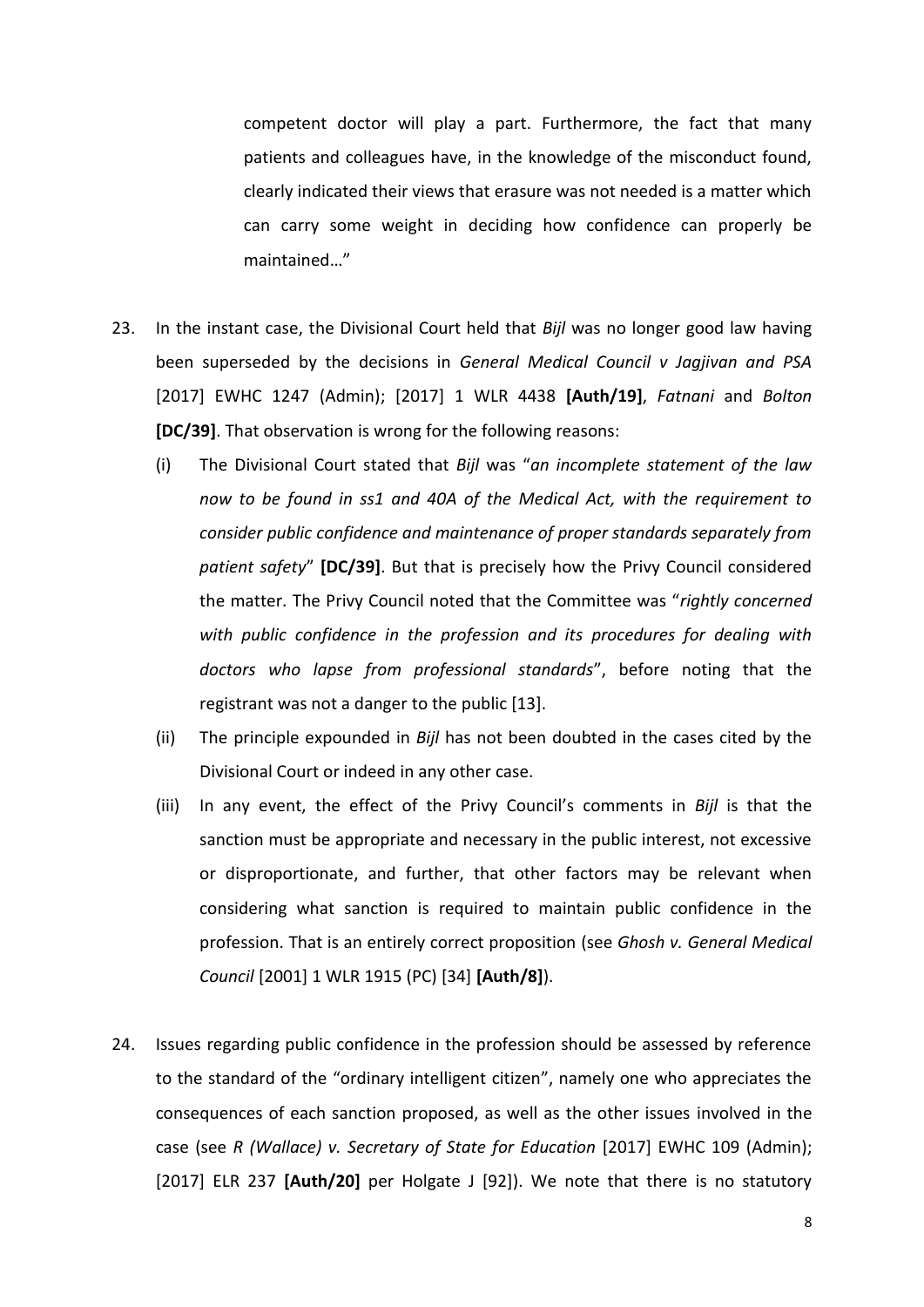foundation for that formulation, but submit that it is a sensible and workable starting point for a consideration of the characteristics of the relevant constituency for the purposes of determining the effect of a given sanction on public confidence.<sup>4</sup>

#### *Test on an appeal*

25. In *Jagjivan* Sharp LJ summarised the principles applicable to section 40A appeals. These are set out in the judgment of the Divisional Court **[DC/8]**. Critical to this appeal, however, is Sharp LJ's proposition (v):

> "In regulatory proceedings the appellate court will not have the professional expertise of the Tribunal of fact. As a consequence, the appellate court will approach Tribunal determinations about whether conduct is serious misconduct or impairs a person's fitness to practise, and what is necessary to maintain public confidence and proper standard in the profession and sanctions, with diffidence: see *Fatnani* at paragraph 16: and *Khan v General Pharmaceutical Council* [2017] 1 WLR 169, at paragraph 36."

- 26. In *Khan* the Supreme Court cited *Marinovich v. General Medical Council* [2002] UKPC 36 **[Auth/9]** with approval, in which the Privy Council stated that "*the Professional*  Conduct Committee<sup>5</sup> is the body which is best equipped to determine questions as to *the sanction that should be imposed in the public interest for serious professional misconduct. This is because the assessment of the seriousness of the misconduct is essentially a matter for the committee in the light of its experience. It is the body which is best qualified to judge what measures are required to maintain the standards and reputation of the profession*" [28].
- 27. The degree of deference may vary according to the nature of the decision taken. In *Ghosh*, Lord Millett stated that the Privy Council "*will accord an appropriate measure of respect to the judgment of the committee*… [b]*ut the Board will not defer to the committee's judgment more than is warranted by the circumstances*" [34]. Thus in

**.** 

 $4$  A phrase such as "fully informed and reasonable observer" would also be appropriate; nothing really turns on the different language.

 $5$  One of the statutory predecessors to the MPT.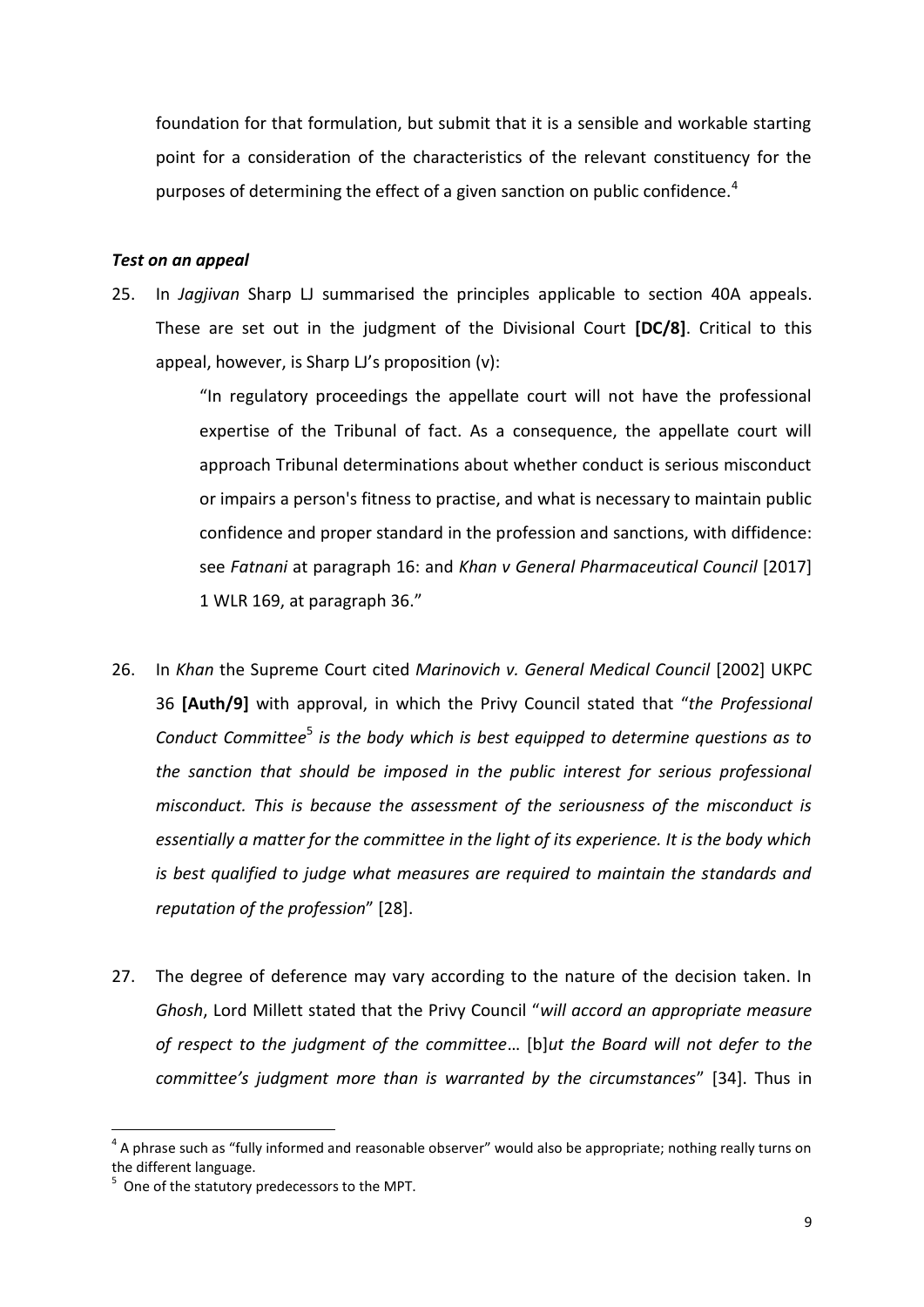*Council for the Regulation of Healthcare Professionals v. General Medical Council and Southall* [2005] EWHC 579 (Admin); [2005] 84 BMLR 7 **[Auth/11]** Collins J stated [11] (and see also *Dad v. General Dental Council* [2000] 1 WLR 1538 **[Auth/6]**, 1542-1543):

"… where there is misconduct constituted by a failure to reach proper standards in treating patients, the expertise of the tribunal in deciding what is needed in the interests of the public is likely to carry greater weight… But where, for example, dishonesty or sexual misconduct is involved, the court is likely to feel that it can assess what is needed to protect the public to protect the public or to maintain the reputation of the profession more easily for itself and thus attach less weight to the expertise of the tribunal…" (and see *Dad v. General Dental Council* [2000] 1 WLR 1538, 1542-1543)

#### **III. FACTUAL BACKGROUND**

#### *Background*

- 28. On 18 February 2011 Patient A, a six year old boy, was admitted to the Children's Assessment Unit (**"the CAU"**) at the Hospital. Patient A was admitted to the CAU suffering from diarrhoea, vomiting and difficulty in breathing. The Appellant was responsible for the care of Patient A.
- 29. At the material time, the Appellant was a Paediatric Specialist Registrar employed by the University Hospitals of Leicester NHS Trust (**"the Trust"**). The Appellant was in year 6 of her postgraduate training, and on that day, was the most senior doctor present on the CAU.
- 30. Patient A died later on 18 February 2011. The circumstances are summarised by the MPT in the Impairment Determination **[I/5-7]**.
- 31. In December 2014 the Appellant (along with two nurses) was charged with the gross negligence manslaughter of Patient A. Prior to that date:
	- (i) The Appellant continued in her employment with the Trust. She had a 3 month period of supervised practice immediately after the death of Patient A, after which all of her consultant supervisors were content that she return to full-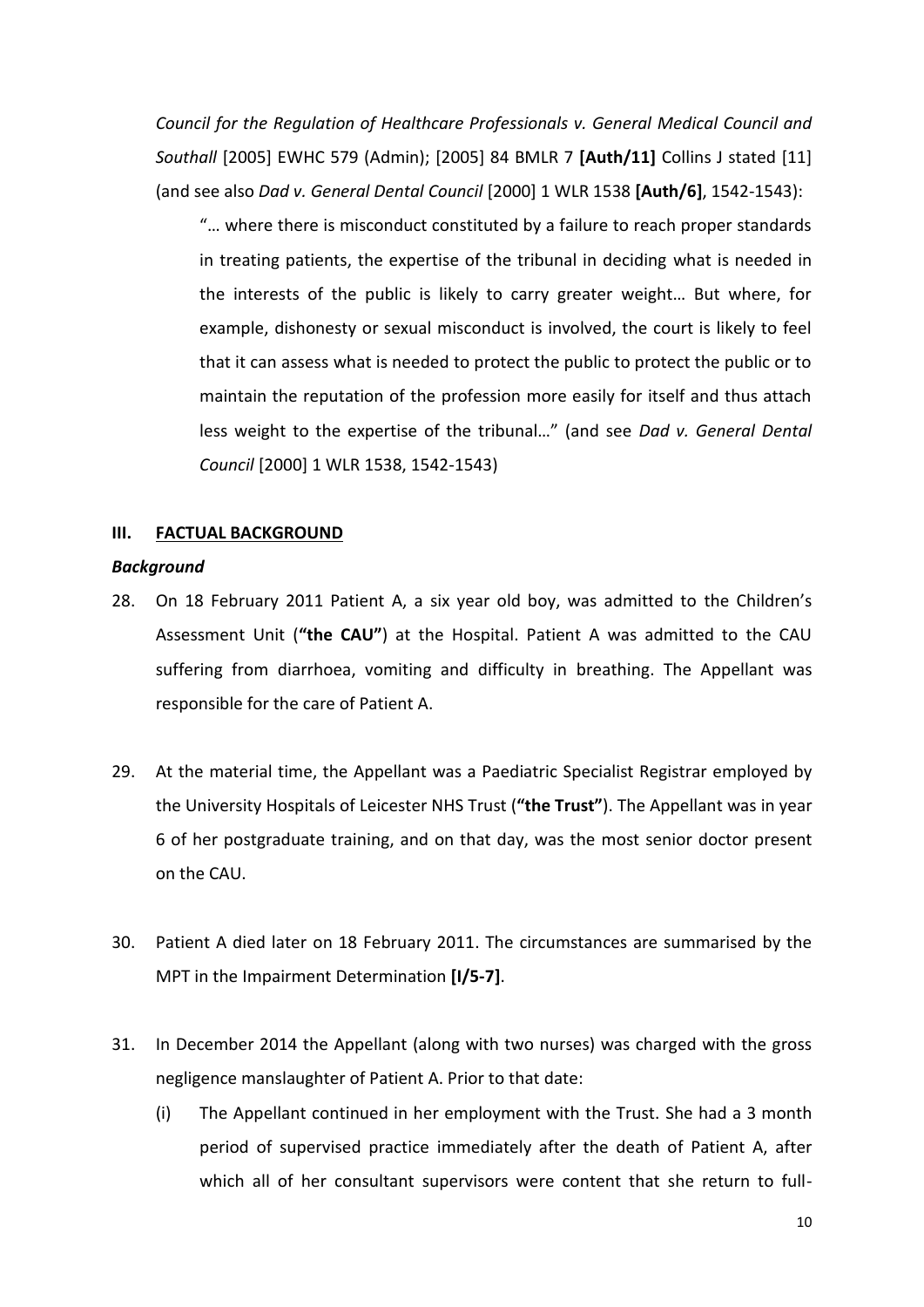duties, including on-call, see [2015] EWHC 1277 (QB) **[Auth/16]** per Knowles J [9].

- (ii) The matter first came to the attention of the GMC in April 2012, but it took no steps at that stage to suspend the registration of the Appellant, see [2015] EWHC 1277 (QB), per Knowles J [6].
- 32. After she was charged, the Trust continued to employ the Appellant. On 8 January 2015 the Interim Orders Panel of the GMC made an interim order suspending the Appellant's registration for 18 months pending a final determination by the GMC of her FTP. On 24 March 2015 Knowles J allowed the Appellant's appeal against the interim order, [2015] EWHC 1277 (QB). After, and until her trial, the Appellant's employment continued to include a patient-facing role, in a neo-natal ward.
- 33. On 4 November 2015 the Appellant was convicted by 10-2 majority verdict of the manslaughter by gross negligence of Patient A **[SB/165]**. A nurse, Nurse Amaro, who was on duty alongside the Appellant was similarly convicted of manslaughter by gross negligence. The other nurse was acquitted. On 14 December 2015 Nicol J sentenced the Appellant to 24 months' imprisonment suspended for 24 months. In his sentencing remarks **[SB/166-179]**, Nicol J stated that in order to have convicted the Appellant, the jury must have been satisfied that her conduct was "*truly exceptionally bad*" **[SB/171]**, but that the jury had convicted on the basis that her failures led Patient A to die significantly sooner than he would have done (rather than on the basis that her failures significantly contributed to his death) **[SB/174]**. Nicol J also stated that there was no evidence that the Appellant had neglected Patient A because she was lazy or that she had behaved for other selfish reasons **[SB/175]**.
- 34. On 8 December 2016 the Court of Appeal dismissed the Appellant's renewed application for permission to appeal against her conviction, [2016] EWCA Crim 1841 **[SB/151-161]**.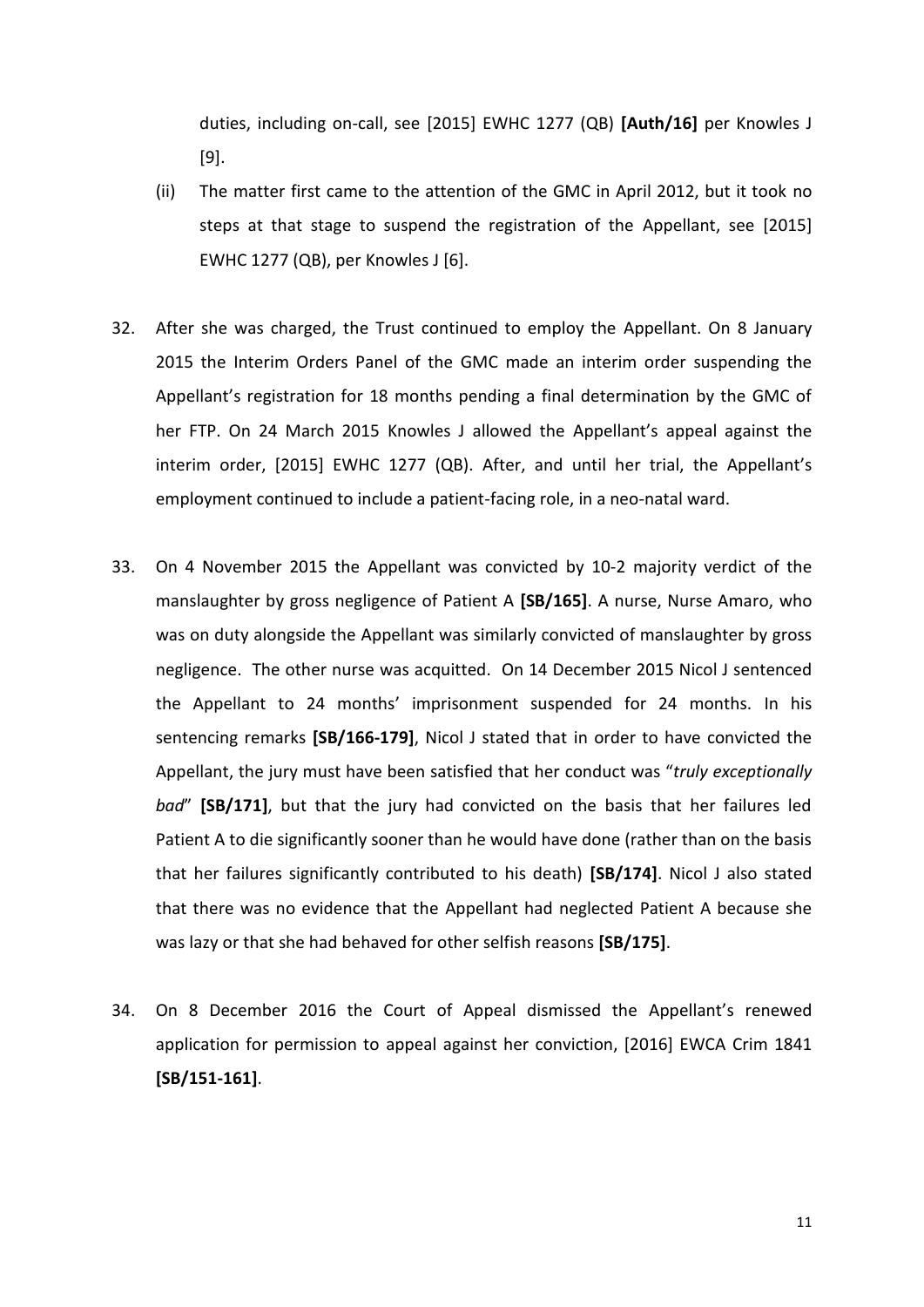#### *The MPT determination on impairment*

- 35. In a determination dated 20 February 2017 the MPT found that the Appellant's FTP was impaired by reason of her conviction (as was conceded by the Appellant) **[I/13]**. The MPT concluded:
	- (i) The Appellant's actions fell far below the standards expected of a competent doctor at her level, and put Patient A at unwarranted risk of harm in that they led to him dying sooner than he otherwise would have **[I/18]**.
	- (ii) The Appellant's actions and her resulting conviction brought the profession into disrepute and breached a fundamental tenet of the medical profession relating to good clinical care **[I/18]**.
	- (iii) The Appellant's clinical failings were capable of being remediated, and that the Appellant had undergone significant remediation and reflection directly related to the concerns arising. The MPT also noted that the Appellant had continued to practise without further incident, and that there were no concerns prior to this event. It was therefore satisfied that the risk of the Appellant placing a patient at unwarranted risk of harm in the future was low **[I/19]**.
	- (iv) The MPT considered that the risk of the Appellant's clinical practice suddenly and without explanation falling below the standards expected on any given day is no higher than for any other reasonable doctor **[I/20]**.
	- (v) In reaching the foregoing conclusions, the MPT rejected the GMC's case that the Appellant's conduct demonstrated that there was an ongoing risk to patient safety [**I/12 and 20**].
	- (vi) The MPT considered that public confidence in the profession would be undermined if a finding of impairment were not made. Such a finding was also necessary in order to promote and maintain proper professional standards and conduct for members of the profession **[I/23]**.

# *The MPT determination on sanction*

36. A reconvened hearing took place before the MPT on 12 and 13 June 2017. The GMC contended that the only suitable sanction was erasure **[S/3]**. The Appellant contended that the appropriate sanction was a suspension **[S/8]**.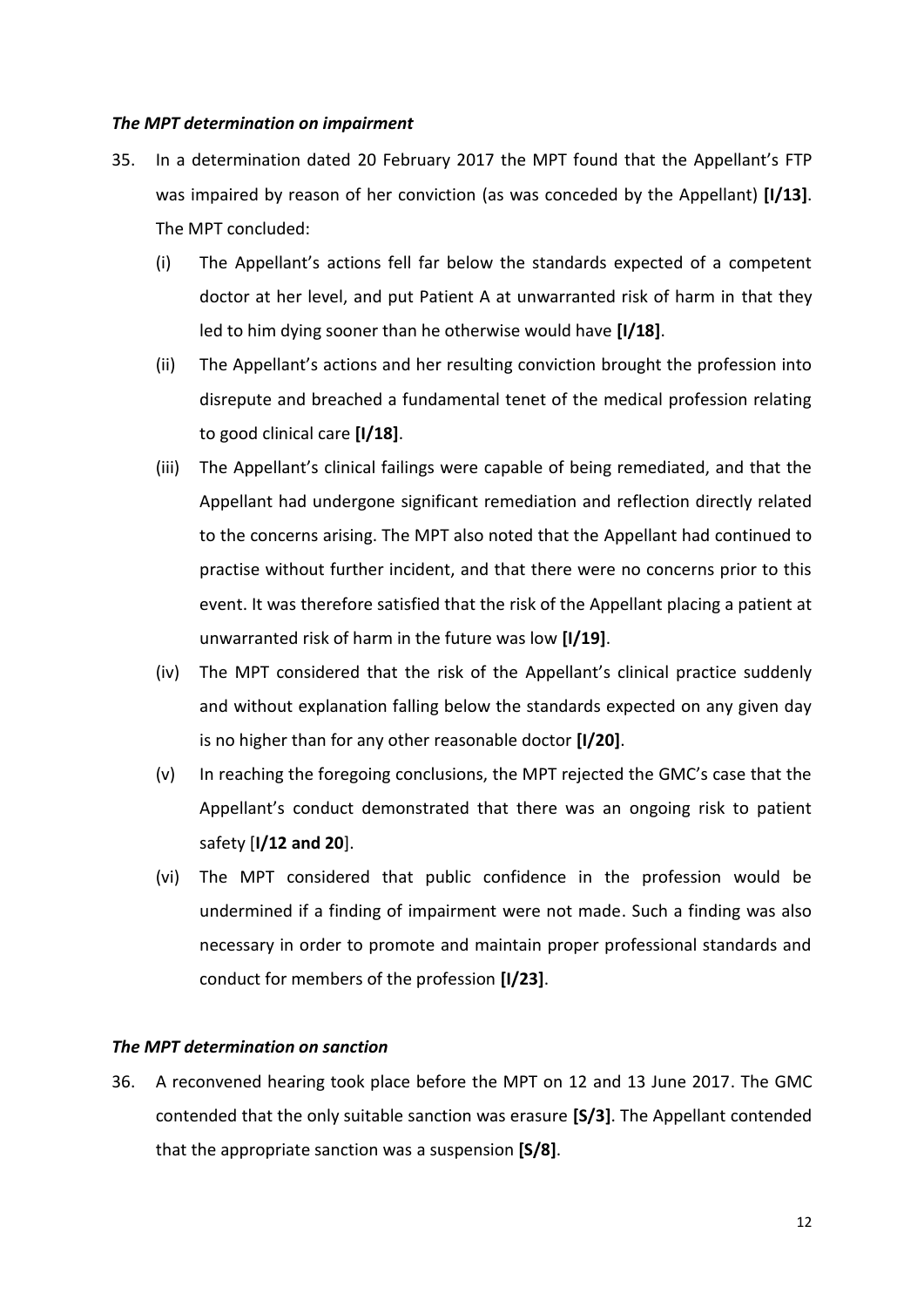- 37. The MPT directed itself in accordance with the over-arching objective **[S/15]**. It had regard to the Sanctions Guidance and its own findings in the Impairment Determination **[S/14]**.
- 38. The MPT identified the following mitigating factors **[S/18]**: (i) the Appellant's otherwise unblemished record as a doctor; (ii) that she was of good character prior to her offence; (iii) that she remained employed by the Trust up until her conviction in 2015; (iv) that there was no evidence of concerns being raised regarding her clinical competence before or after her offence; (v) the length of time which has passed since the offence; (vi) that before 18 February 2011, she had recently returned from maternity leave and whilst she had completed some on-call shifts, this had been her first shift in an acute setting; (vii) on 18 February 2011 she was covering the CAU, the emergency department and the ward; (viii) the multiple systemic failings in the Trust's investigation (on which, see below); and (ix) that there was no evidence to suggest that her actions on 18 February 2011 were deliberate or reckless.
- 39. The MPT identified the following aggravating factors **[S/19]**: (i) Patient A was vulnerable by reason of his age and disability; (ii) the Appellant's failings in respect of Patient A were numerous, continued over a period of hours and included her failure to reassess Patient A following her initial diagnosis or to seek assistance from senior consultants; and (iii) even though she had expressed her condolences to the parents of Patient A, there was no evidence that she had subsequently apologised to them.
- 40. In considering suspension, the MPT had regard to the oral evidence of Dr Cusack, who explained that a Trust investigation had highlighted "*multiple systemic failures…* [including] *failings on the part of the nurses and consultants, medical and nursing staff shortages, IT system failures which led to abnormal laboratory test results not being highlighted, the deficiencies in handover, accessibility of the data at the bedside, and the absence of a mechanism for an automatic consultant review*" **[S/28]**.
- 41. The MPT accepted the evidence of Dr Cusack that the Appellant had "*reflected deeply and demonstrated significant and substantial insight in* [her] *conversations with him*",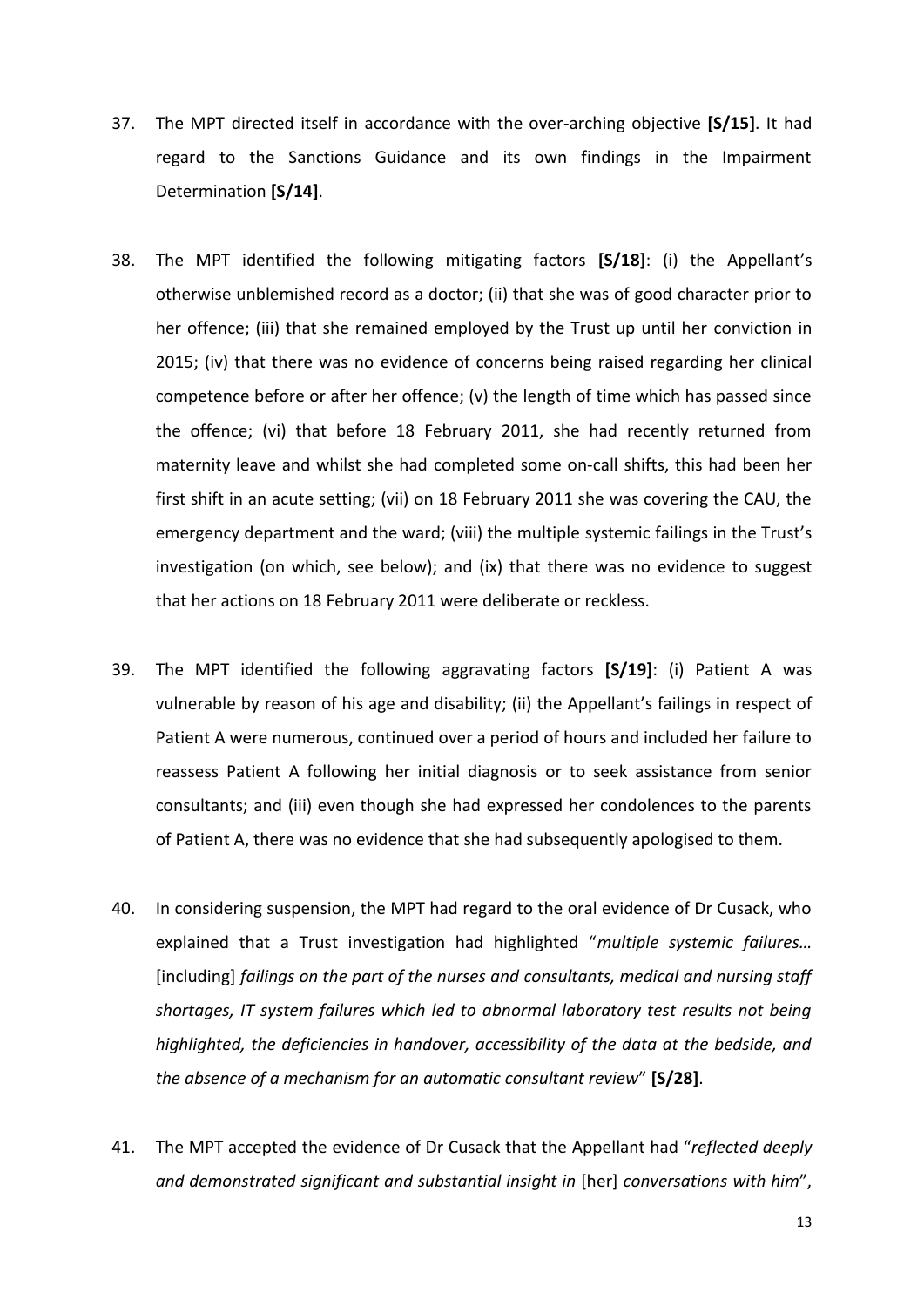but it was "*unable to conclude that* [she] *had complete insight into* [her] *actions as it did not hear from* [her] *directly*" **[S/29]**.

- 42. The MPT cited *Bijl* **[S/30]** and concluded that a fully informed and reasonable member of the public (or an ordinary intelligent citizen) would view suspension as an appropriate sanction, given all the circumstances of the case. The MPT was therefore satisfied that the goal of maintaining public confidence in the profession would be satisfied by suspension **[S/31]**.
- 43. The MPT considered erasure, but concluded that it would be disproportionate as, in all of the circumstances of the case, the Appellant's actions and conviction are not "*fundamentally incompatible with continued registration*". It continued **[S/32]**:

"… public confidence in the profession would not be undermined by a lesser sanction; your actions were neither deliberate nor reckless. Although your actions resulted in the early death of Patient A, you do not present a continuing risk to patients. The Tribunal did not consider that your failings are irremediable; indeed it has already found that you have remedied them."

44. The MPT imposed the maximum period of suspension of 12 months, and ordered that a review of the suspension take place prior to its expiry **[S/35-36]**. The MPT imposed an immediate order for suspension.

#### *The Divisional Court's decision*

- 45. On 30 June 2017 the GMC lodged an appeal under section 40A of the 1983 Act contending that the MPT decision to impose a sanction of suspension was not sufficient to protect the public in the circumstances of the Appellant's case.
- 46. On 25 January 2018 the Divisional Court substituted the sanction of erasure for that of suspension **[DC/54]**.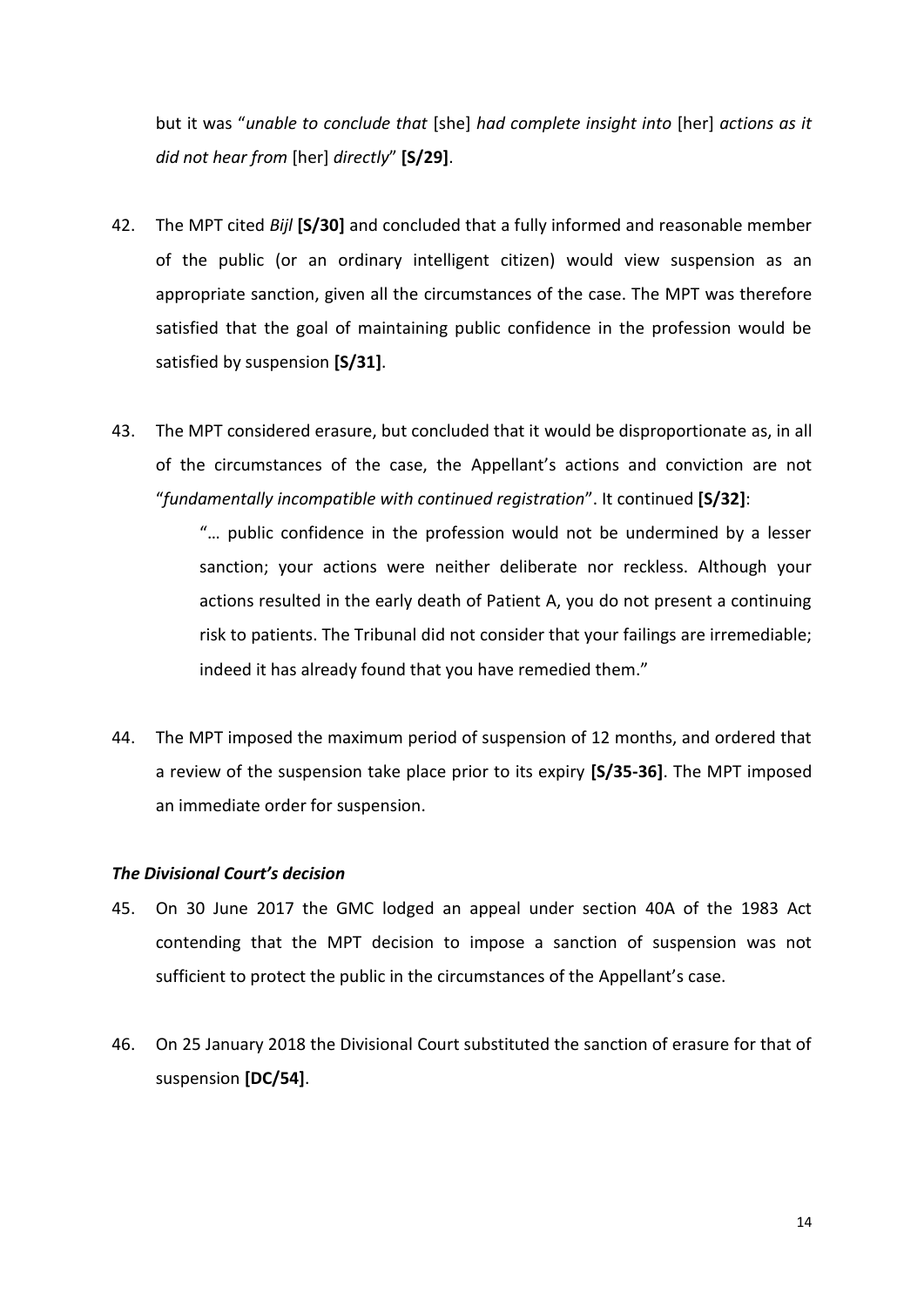#### **IV. GROUNDS OF APPEAL**

#### *Overview*

47. The Appellant advances five grounds of appeal. Each overlaps, and indeed grounds two and four are dealt with together below.

#### *Ground one: unlawful approach to the Appellant's conviction*

- 48. The Divisional Court rejected the GMC's submission that there should be a presumption that a conviction for gross negligence manslaughter leads to erasure from the medical register save for in exceptional circumstances (**"the Presumption"**). Rather, the Divisional Court rightly accepted that "*the issue depends on the facts and circumstances of each case, considered individually*" **[DC/40]**. This is consistent with the decision of Collins J in *R (Council for the Regulation of Healthcare Professionals) v. General Medical Council* [2004] EWHC 3115 (Admin) **[Auth/10]** who stated that a manslaughter conviction should not automatically lead to erasure [20].
- 49. Despite this, however, the Divisional Court in fact applied the Presumption, or an equivalent test. Thus the Divisional Court stated that where erasure was indicated "*as on any view it was here by the Sanctions Guidance*", then "*a decision that erasure should not be imposed requires the reasons and circumstances why not, to be sufficiently significant to maintain public confidence in the profession and its professional standards*" **[DC/49]**. This is equivalent to stating that the default position is that the sanction should be erasure in gross negligence manslaughter cases. The Divisional Court went on to apply "*sufficiently significant*" at such a high standard that it was tantamount to the Presumption.
- 50. Thus the Divisional Court concluded that "*it would require rather stronger circumstances than those present for suspension to be sufficient to maintain public confidence in* [the] *profession, and its procedures for maintaining its professional standards*" **[DC/50]**. Further, the Court failed to identify what further factors might be sufficient to maintain public confidence in the medical profession, and why the factors enumerated by the MPT as mitigating factors **[S/18]** were insufficient.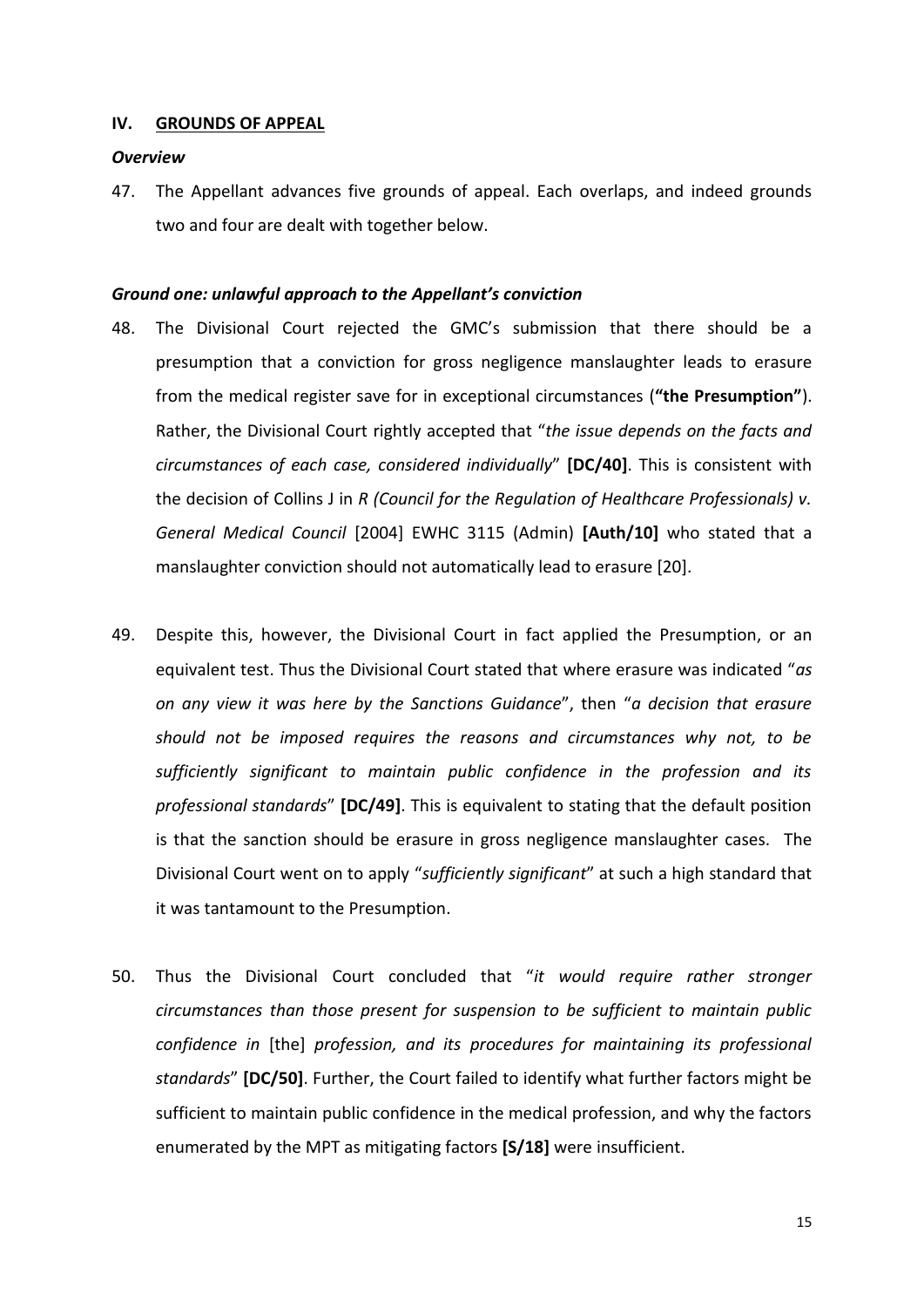51. In the light of the Divisional Court's decision it is difficult, or even impossible, to conceive of a case where a conviction for manslaughter by gross negligence by a jury would permit the MPT rationally to impose a sanction falling short of erasure. Had Parliament wished to provide for such a conviction to lead automatically to erasure, it could have done so. It follows that, by applying the Presumption, the Divisional Court erred in law.

# *Grounds two and four: error in approach to the roles of the jury and the MPT/error in the approach to the Hospital's systemic failings*

- 52. The Divisional Court criticised the MPT for its approach to: (i) the systemic failures in the Hospital, and (ii) the Appellant's personal mitigation. The Divisional Court stated that both had been considered (and rejected) by the jury, and that their consideration by the MPS displayed a lack of respect for the jury's findings. Thus the Divisional Court held:
	- (i) The MPT did not respect the role of the jury but had "*reached its own and less severe view of the degree of* [the Appellant's] *personal culpability*" **[DC/41]**. It did so "*as a result of considering the systemic failings or failings of others and personal mitigation which had already been considered by the jury; and* [coming] *to its own, albeit unstated, view that she was less culpable than the verdict of the jury established*" **[DC/41]**.
	- (ii) As to the systemic failings, the Divisional Court concluded that paragraph 28 of the Sanctions Determination ("*whilst your actions fell far short of the standards expected and were a causative factor in the early death of patient A, they took place in the context of wider failings*") could not be read "*other than as reducing* [the Appellant's] *culpability in a way which the jury rejected. Its approach is not consistent with the verdict*" **[DC/42]**.
	- (iii) As to the personal mitigation referred to by the Appellant, the Divisional Court concluded that these matters had been in evidence before the jury (see the reference to pages 41-42 of the summing up) **[DC/47]**. The Divisional Court noted that they had been deployed in the Appellant's defence, and that "[a]*lthough that did not prevent their further deployment in mitigation of the offence at Court, nor in relation to impairment or sanction, the Tribunal's*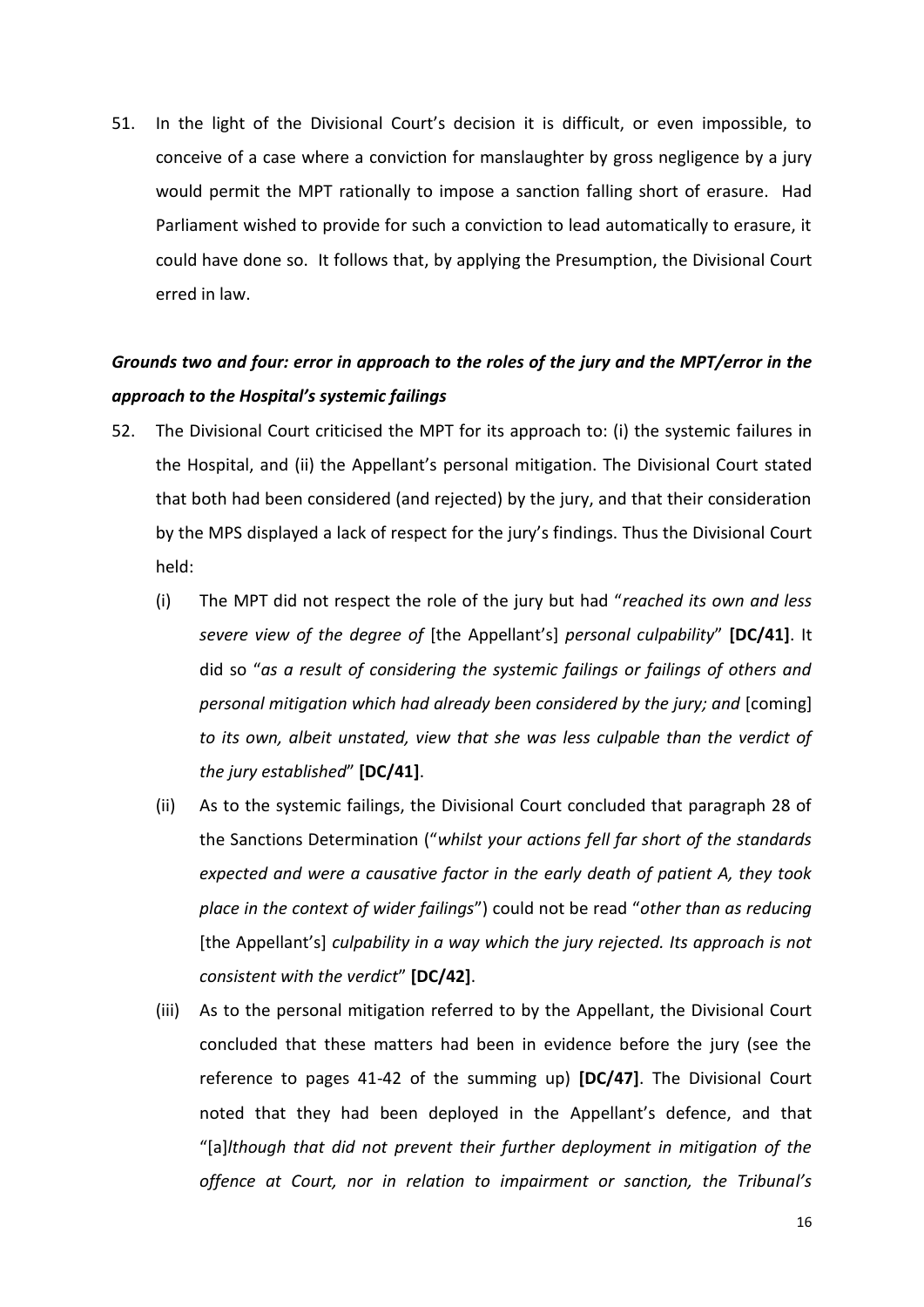*approach suffered from the same flaw as in relation to the role of systemic failings: it did not respect the jury's findings*" **[DC/47]**.

- 53. The Divisional Court's approach betrayed a misunderstanding of the relevant legal principles. Further or alternatively, it constituted a misunderstanding of what the MPT actually determined.
- 54. As to the law, evidence as to the circumstances in which the offence was committed may be relevant both to the issue of impairment and sanction. In *R (Campbell) v. General Medical Council* [2005] EWCA Civ 250; [2005] 1 WLR 3488 **[Auth/13**] the Court of Appeal stated [[19]-[20]:

"19. … [e]vidence which may be relevant both to [impairment] and, if proved, mitigation, may overlap. ... the error under consideration may need to be examined in the context of a dedicated practitioner working in isolation and under huge pressure of, say, an epidemic. Such circumstances may be relevant to the question whether he should be found guilty of serious professional misconduct. It may indeed provide mitigation of circumstances, unrelated to penalty. If notwithstanding this evidence the case is proved, then precisely the same circumstances may also be relevant to mitigation of penalty.

20. In short, the same facts may on occasion impact both on the question whether the practitioner's conduct amounted to serious professional misconduct, and on the appropriate consequential sanction. Nevertheless, although the same evidence may be relevant on both questions, it does not follow that they cease to be distinct issues requiring separate determination."

55. For the same reasons, and as a matter of common sense, it does not undermine a jury's verdict in either the criminal court or in a disciplinary tribunal to have regard to the circumstances in which an offence was committed or a defendant's personal circumstances. Indeed, in a criminal court the context in which an offence is committed is directly and obviously relevant to the sentence to be imposed (see, for example, the comments of Nicol J when sentencing the Appellant that the CAU was a busy ward, that it could not limit its intake, and that there was no evidence that the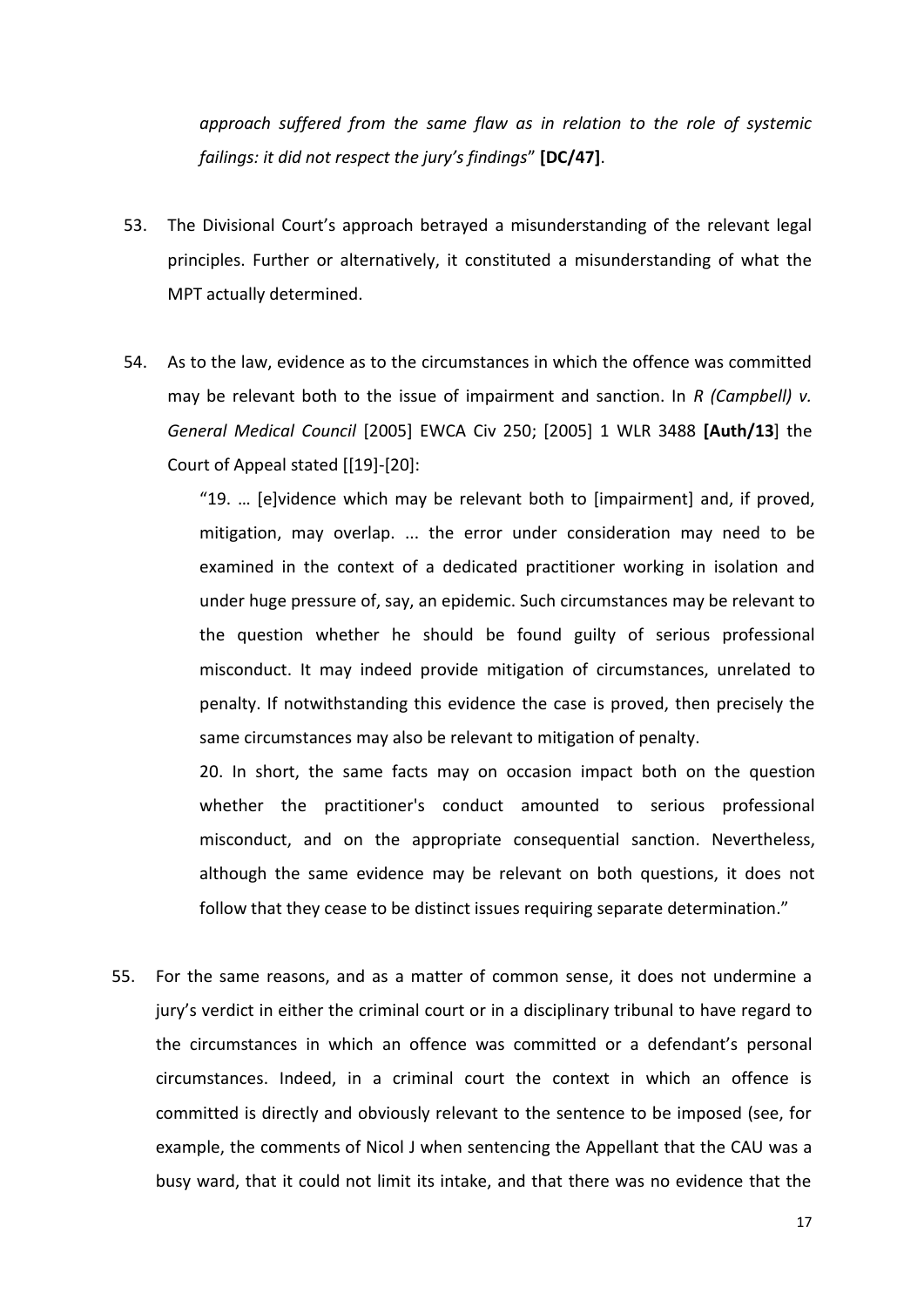Appellant neglected Patient A as she was lazy or behaved for otherwise selfish reasons) **[SB/175]**. See also the Sentencing Council Guidelines: *Overarching Principles: Seriousness*, at paras. 1.4 to 1.7 **[Auth/25]**. 6 The same is true of personal mitigation, albeit that this may carry less weight in the professional discipline context, see *Bolton* at page 519.

- 56. This proposition applies with particular force when the complete picture was not before the jury. In this case the jury was provided with evidence of individual aspects of the systemic failings found by the Trust **[DC/27]**. The jury was not, however, provided with the Trust's view that the failings were such that it regarded the failings as systemic in nature, and that in consequence, it had altered its procedures. This point was noted by Nicol J in his sentencing remarks [**SB/176, at A**].
- 57. To do otherwise conflates the role of the jury (which determined whether Appellant had committed a particular offence on 18 February 2011) with the role of the MPT in determining what sanction should be imposed to protect the public in 2017 and thereafter.
- 58. When regard is had to these principles, the MPT's approach to both the systemic failings and the personal mitigation is unimpeachable. In particular, first, the MPT acknowledged that the certificate of conviction **[SB/165]** was conclusive evidence of the offences admitted **[I/1]**.
- 59. Second, there is no basis on which it could be concluded that the MPT in any way misunderstood the nature or seriousness of the Appellant's conviction. The MPT noted that the jury must have found the Appellant's conduct to be "*truly exceptionally bad*" **[S/6]** and that her actions "*marked a serious departure from Good Medical Practice, and contributed to Patient A's early death*" **[S/26]**. The Divisional Court engaged in an impermissible degree of reading between the lines as to what the MPT had concluded, as revealed by the Court's conclusion that the MPT had reached an

**.** 

 $6$  We note that the Guidelines identify a hierarchy of culpability for sentencing purposes, and that negligence is the lowest level (see paragraph 1.7(iv)).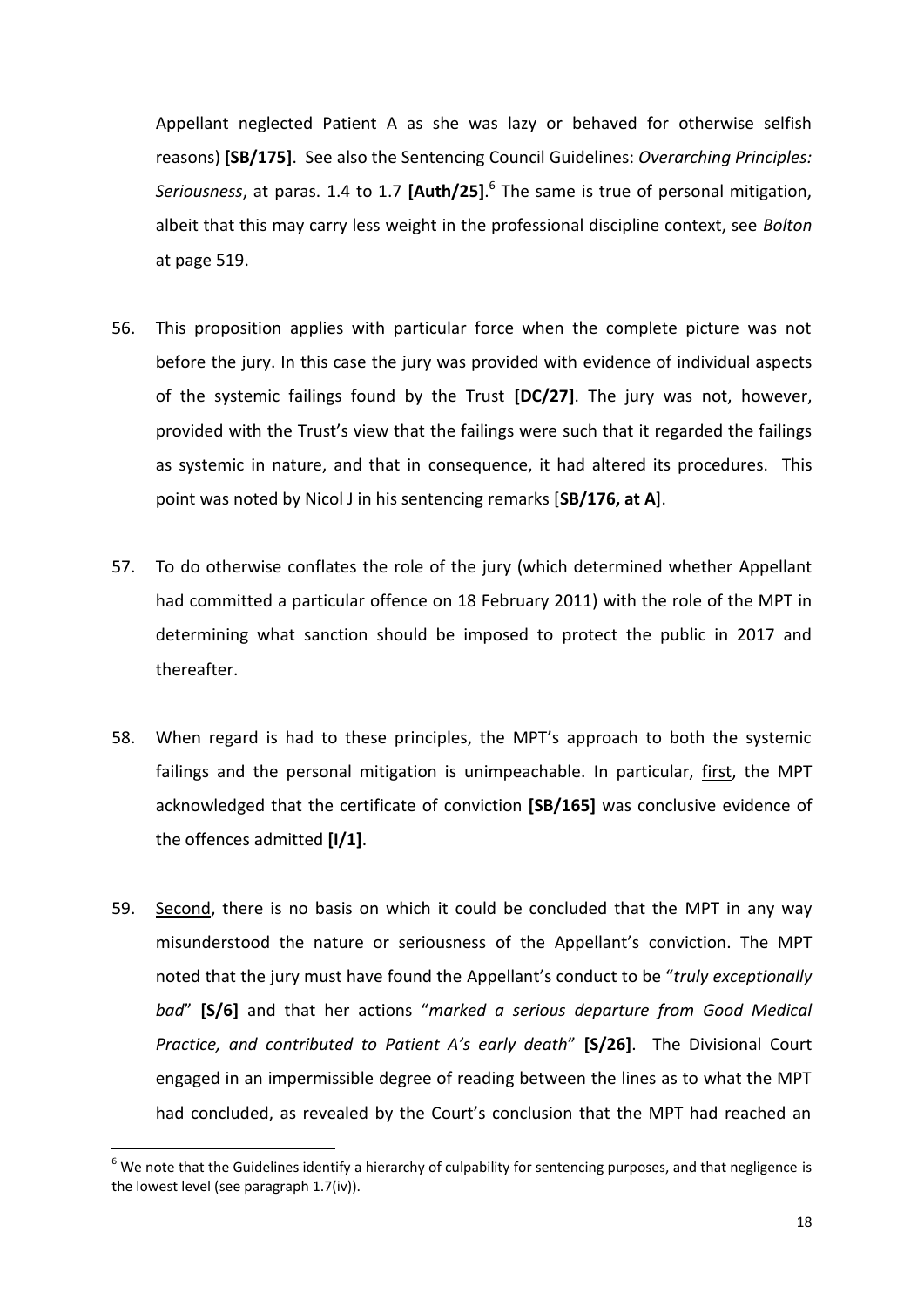"*unstated*" view that the Appellant's culpability was less than the jury had found [**DC/41**]. The reason why such a view was unstated was because it was not held at all.

- 60. Indeed, the Divisional Court criticised the MPT for describing the Appellant's conduct as merely "*falling far short*" of the standards expected [**DC/43**]. The Divisional Court failed to appreciate that this was exactly the same phraseology used by Nicol J when sentencing the Appellant [**SB/171, at A-B**].
- 61. Third, it was open to the specialist MPT (both in law and on these particular facts) to conclude that the systemic failures operating in the Trust were relevant to both impairment and to sanction. In particular, the MPT was entitled to take the view that although the jury's verdict meant that the Appellant's conduct was "*truly exceptionally bad*", the particular context of the offending was relevant to determining whether erasure was required to (i) promote and maintain public confidence in the medical profession, and (ii) to promote and maintain proper professional standards and conduct for members of that profession. Indeed, the particular context of the offending needed to be taken into account in order to assess the precise degree of culpability, making allowance for the fact that the jury had already determined that the culpability had reached a criminal standard.
- 62. The relevant context here (and that reflected in **[S/28]**) is that the systemic safety nets capable of mitigating or avoiding completely the adverse effects of serious personal failure had been absent. To put it another way: there is a difference between context that was relevant to the level of personal failure, and context which is relevant to the circumstances in which that personal failure occurred and which might have avoided or mitigated the outcome. Considering the latter is not to reduce the Appellant's personal culpability to a level below that found by the jury (as suggested by the Divisional Court **[DC/46]**), but it is to contextualise her failings. Most importantly, it was open to the MPT, as an expert tribunal, to conclude that an ordinary intelligent citizen would regard the systemic failings as being relevant to the question that the MPT had to determine when considering sanction, namely what sanction was required to promote and maintain public confidence in the profession/proper professional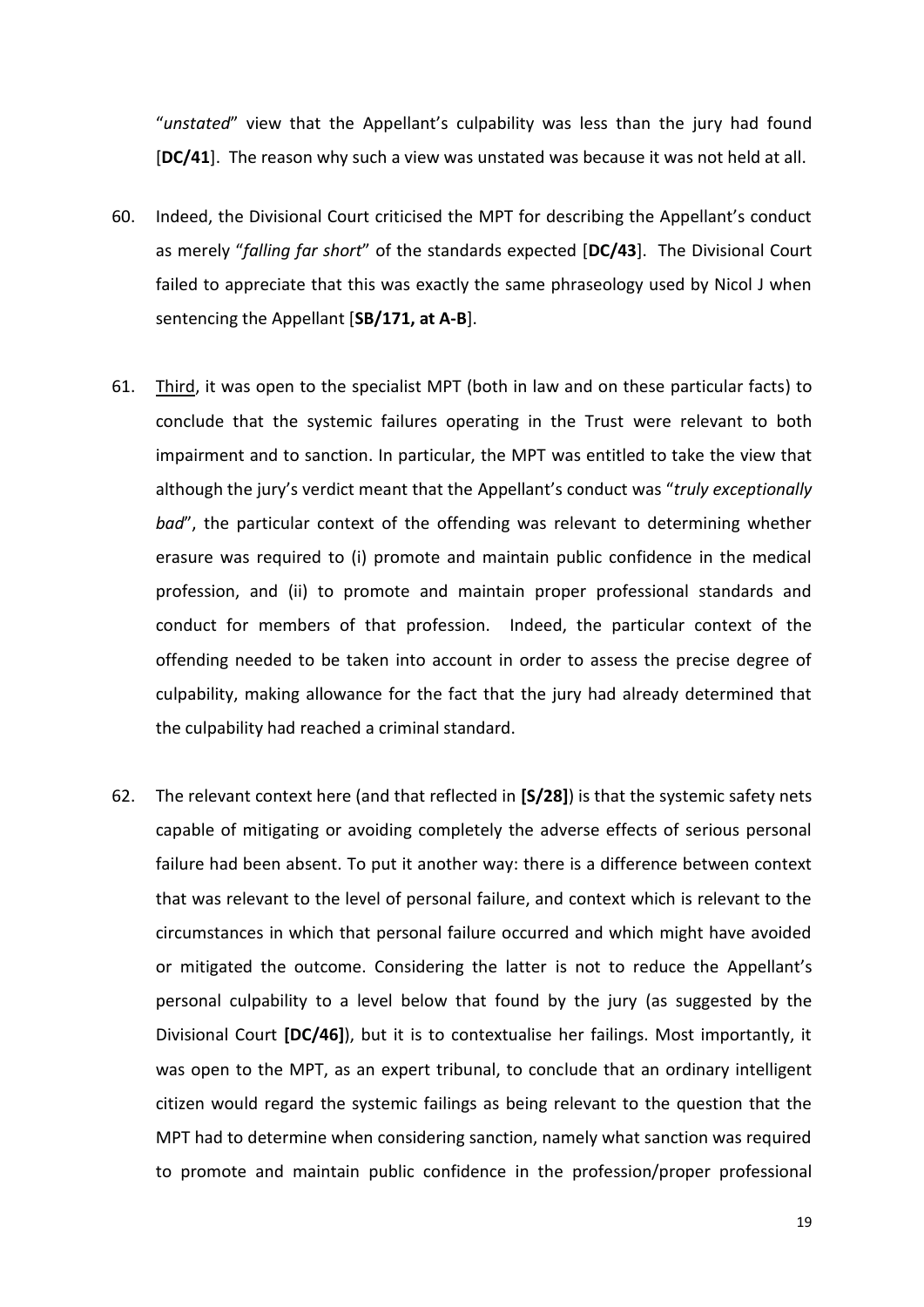standards and conduct for members of the profession. Indeed, given that such evidence was relevant to the sentence considered by Nicol J, it must necessarily have been relevant to the sanction considered by the MPT.

63. Fourth, it was open to the MPT to have regard to the Appellant's personal mitigation. That is even more obviously so when the key elements of personal mitigation advanced by the Appellant (that she had subsequently addressed the specific failings that arose from the offence and that she had practised safely since) were of no relevance to the task performed by either the jury or Nicol J.

### *Ground three: the Divisional Court unlawfully substituted its judgment for that of the MPT*

- 64. The Divisional Court unlawfully substituted its own judgment as to the appropriate sanction to impose on the Appellant for that determined by the MPT. In so doing, it erred in law.
- 65. As set out above, the case law requires a court to be diffident in interfering with the view of an expert MPT, particularly when the case concerns (i) conduct (as here, because despite being a conviction, it concerned clinical performance<sup>7</sup>), and (ii) what sanction is required to promote and maintain public confidence in the profession/proper professional standards and conduct for members of the profession.
- 66. The Divisional Court's approach constituted an exercise in re-sentencing. In particular, the Divisional Court's view that "*rather stronger circumstances than those present*" were required for a sanction that fell short of suspension was contrary to the considered view of the MPT as to why that sanction was not required on the facts of this case **[S/32]**.
- 67. The Divisional Court proceeded to weigh the balance as to sanction for itself. Thus it accepted that the fact that the specific failings arose suddenly and unexpectedly on 18 February 2011, and that the Appellant had practised safely and competently for many

 7 *C.f.* FTP cases following criminal convictions for offences of violence or dishonesty.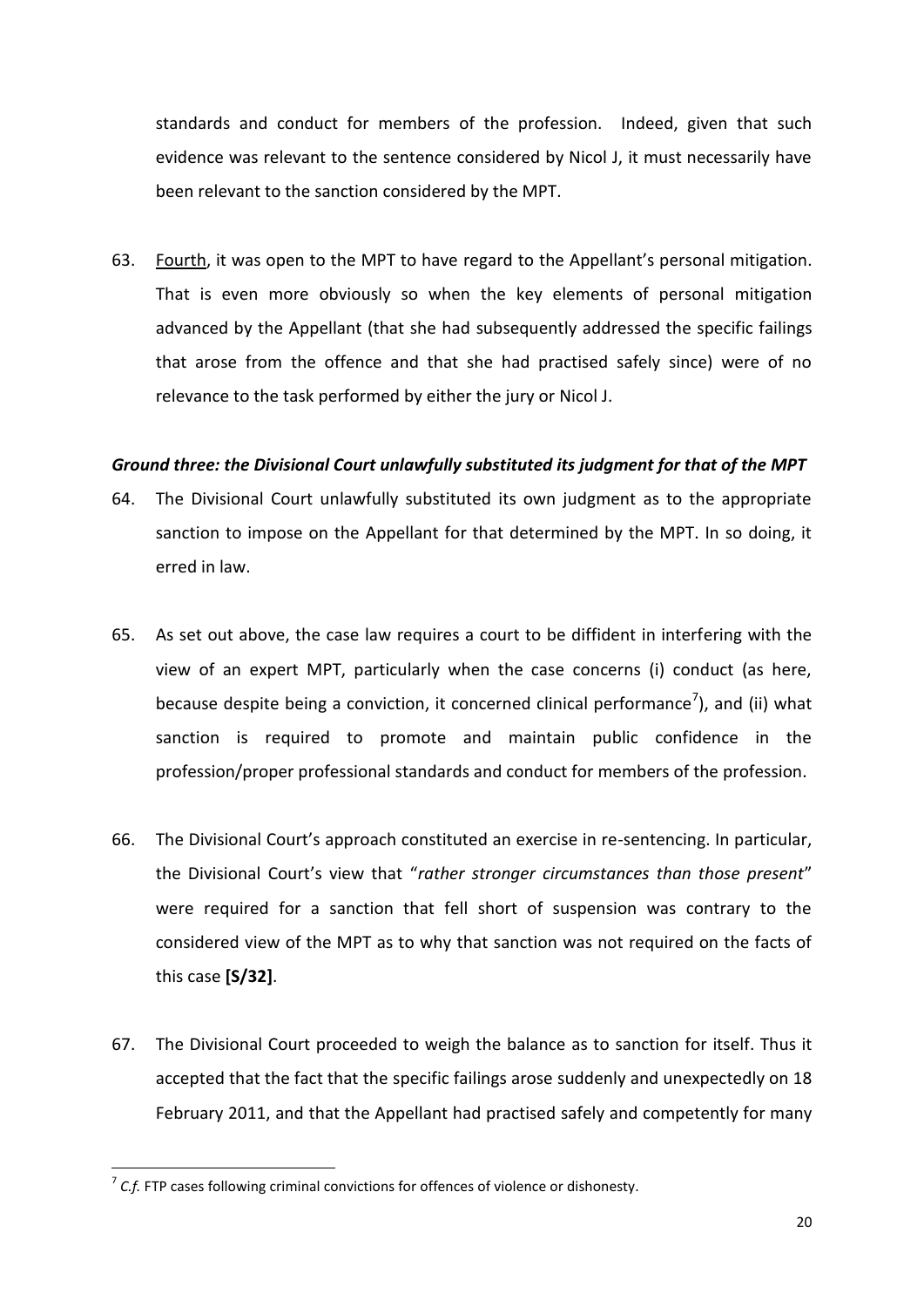years before and after that date are factors which would weigh with an ordinary intelligent citizen **[DC/52]**. But the Divisional Court would have struck the balance in a different place: greater weight ought to have been given to what it saw as the verdict of the jury **[DC/53]**. In substituting its view as to where the balance ought to be struck for that of the MPT, the Divisional Court erred in law.

- 68. The Divisional Court's own assessment of the seriousness of this case was, in any event, flawed. Its conclusion that it was well-placed to assess the verdict of the jury was wrong. In particular, the Divisional Court failed to appreciate that:
	- (i) Gross negligence manslaughter cases cover a spectrum of seriousness (notwithstanding that each case must involve the defendant's conduct being "truly exceptionally bad"): *Garg v. R* [2012] EWCA Crim 2520, [2013] 2 Cr.App. R. (S.) 30, at [6] **[Auth/15**].
	- (ii) Convictions for gross negligence manslaughter "*almost invariably require immediate custodial sentences*" (or that "*custodial sentences in gross negligence manslaughter cases are almost inevitable*"), see *R v. Babamiri* [2015] EWCA Crim 2152 at [37] **[Auth/17]**.
	- (iii) The relative seriousness of the Appellant's offence was assessed by the trial judge at the sentencing stage. Nicol J's decision to suspend the Appellant's sentence was an exceptionally lenient course (see *Garg* (*supra*) at [41]-[45] and *Babamiri* at [37]). The decision to suspend was based in substantial part on "*the circumstances of your offences*" [**SB/179, at A**]. The only reasonable conclusion is that Nicol J regarded *this* case of gross negligence manslaughter as being at the very lowest end of the spectrum of seriousness. See also [**SB/174, at F-G**].

### *Ground five: irrationality*

69. The Divisional Court erred by reaching an irrational conclusion. No reasonable court could have concluded that the only sanction open to the MPT to promote and maintain public confidence in the medical profession, and proper professional standards and conduct for members of that profession on the facts of this case was erasure given: